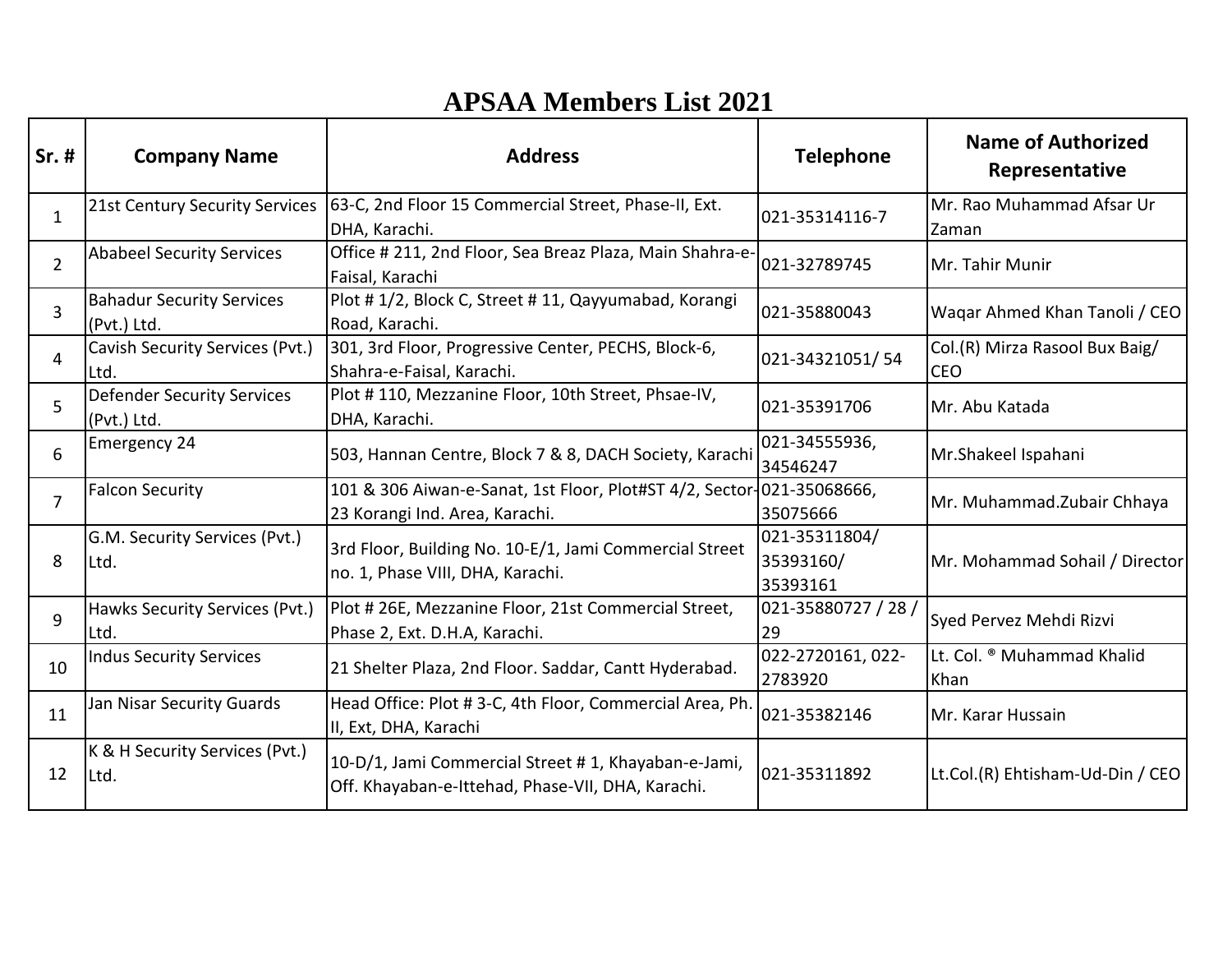| 13 | Leading Protectors Security<br>Services (Pvt.) Ltd.   | Flat # 20, 3rd Floor, (Above MCB Bank) Block B, Ghulam-<br>e-Jamal Main Rashid Minhas Road, Karachi.        | 021-34688820                   | Brig.(R) Saleem Murad Agha /<br><b>MD</b> |
|----|-------------------------------------------------------|-------------------------------------------------------------------------------------------------------------|--------------------------------|-------------------------------------------|
| 14 | <b>Magnum Security Services</b>                       | Head Office: Suite M-7, Wonder Tower, Gulshan e<br>Iqbal, Karachi, Pakistan                                 | 021-34160214                   | Malik Atta Muhammad                       |
| 15 | <b>Noble Security Operations</b>                      | Suite No. 101, 9C Building-36, Tauheed Comm Street,<br>DHA Phase-V, Karachi.                                | 021-35837004                   | Mr. Nabil Ahmed Gabol                     |
| 16 | <b>Octopus Security Services</b><br>(Pvt.) Limited    | A-14 Trade Center, Baloch Colony, Block-7/8 PECHS,<br>Karachi.                                              | 021-34151001                   | Col. (R) Asghar Ali                       |
| 17 | Pacific Security Services (Pvt.)<br>Ltd.              | Head Office: 1/3, 2nd Mezzanine Floor, West Point<br>Tower, Phase II, Ext. Main Korangi Road, DHA, Karachi. | 021-35383390,<br>35388996      | Maj.(R) Shahid Hafeez                     |
| 18 | <b>Quick Action Security Services</b><br>(Pvt.) Ltd.  | Head Office: MA-07 & 08, Mezzanine Floor, Shalimar<br>Pride, Near Mehran Depot, Model Colony, Karachi.      | 0300.9266031, 0332-<br>8266031 | Mr. Syed Imran Alam / CEO                 |
| 19 | <b>Rapid Security Guards</b>                          | Suite # 2, Al Karam Building, Main Shahrah-e-Liaquat,<br>Opp Naveed Clinic, Karachi.                        | 021-32723462,<br>32743505      | Mr. Raja Rashid Mehmood / MD              |
| 20 | <b>Sakru Security Services</b>                        | 3C, 1st Jami Commercial Street, 3rd Floor, Off<br>Khayaban-e-Jami, DHA, Karachi-75500.                      | 021-35312861 - 2               | Mr. Muhammad Riaz Amir                    |
| 21 | The Shezore Security                                  | 125 B, Iqra Complex, Block-17, Gulistan-e-Johar,<br>Karachi.                                                | 021-34637361                   | Rana Manzoor / Director                   |
| 22 | <b>Ultra Security Company (Pvt.)</b><br>Ltd.          | Plot No 64-C, 4th Floor, 11th Commercial Street, Phase-<br>II Ext. Korangi Road, DHA, Karachi.              | 021-35893491-92                | Muhammad Faisal (Director /<br>CEO)       |
| 23 | <b>VIP Security Services</b>                          | 68-C, Commercial Street-22, Phase II, DHA near Khan<br>Motors, Karachi.                                     | 021-35388128-9                 | Mr. Moeez Kaleem Ullah                    |
| 24 | Wackenhut Pakistan                                    | 12th Floor, Kawish Crown Plaza, Shahrah-e-Faisal,<br>Karachi.                                               | 021-4321679-88                 | Mr. Ikram-Ul-Majeed Sehgal                |
| 25 | Zia Ul Islam Security Services<br>(SMC-Pvt.)          | 31-C, 3rd Floor, Talha House, 5th Sunset Lane, Phase-II<br>Ext DHA Karachi.                                 | 021-35388562,<br>35394211      | Mr. Mohd.Safeer Ahmed                     |
| 26 | <b>Achtung Security</b>                               | Central Control Headquarters, 73-C, 12th Commercial<br>Street, DHA, Phase-II Ext., Karachi.                 | 021-35395233 - 34 -<br>35      | Col.(R) Khursheed                         |
| 27 | <b>Bahria Security Systems and</b><br><b>Services</b> | Main Office: 107, Intelligence School Barracks, M.T.<br>Khan Road, Karachi.                                 | 021-99201441-2                 | Mr. Mahmood Ali                           |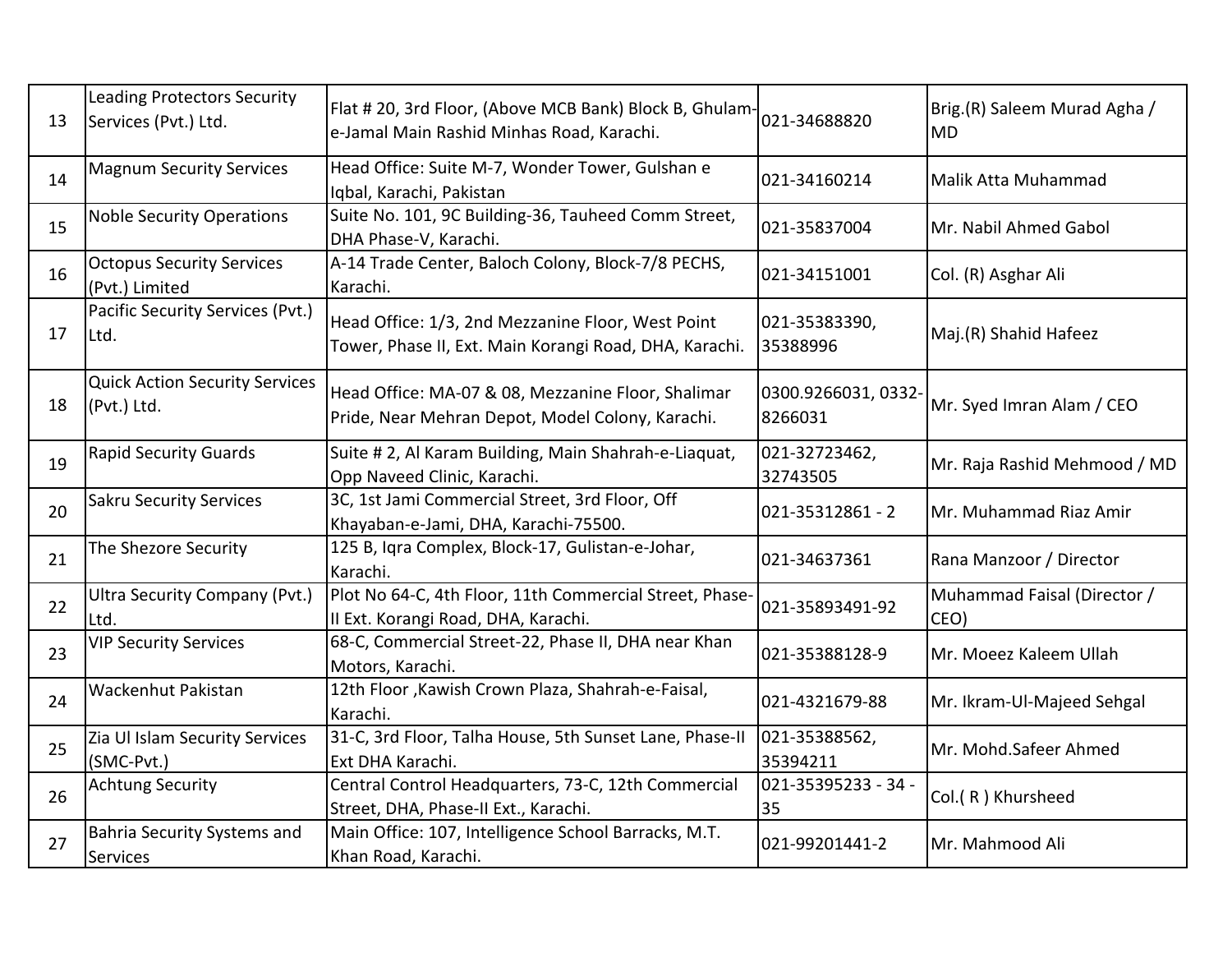| 28 |                                                    | Citizen Safety Security Services Suite # 2, 3rd Floor, 8-C, Suleman House South Park<br>Avenue, Phase II, Ext. DHA, Karachi. | 021-3588205                    | Mr. Rana Muhammad Aqeel                    |
|----|----------------------------------------------------|------------------------------------------------------------------------------------------------------------------------------|--------------------------------|--------------------------------------------|
| 29 | <b>Delmon Security Services</b>                    | 58-C, 21st Commercial Street, Phase-II, Ext. DHA,<br>Karachi.                                                                | 021-35388668,<br>35388669      | Mr. Azhar Hussain Chaudhry                 |
| 30 | <b>Empire Security Technology</b>                  | 2nd Floor, C-9/D, Main Khayaban-e-Ithad, DHA, Phase II<br>, Karachi.                                                         | 021-35892273                   | Mr. Sallahuddin                            |
| 31 | <b>Famous Security Company</b><br>(Pvt.) Ltd.      | Banglow No. S-2, Block-D, Ghulshan-e-Jamal, Opp.<br>Askari IV, Main Rashid Minhas Road, Karachi.                             | 021-34688802 / 03              | Mr. Ali Khaki                              |
| 32 | <b>Ghazi Security Guards (Pvt.)</b><br>Ltd.        | 503, Hannan Center, Plot #55, Block 7 & 8, DACHS,<br>Shahrah-e-Faisal, Karachi.                                              | 021-34555936,<br>34546247      | Capt. (R) Asif                             |
| 33 | <b>Hifazat Security Services</b>                   | Plot No. 22C, 3rd Floor 24th Commercial Street Ph-II<br>Ext., DHA Karachi.                                                   | 0344-6361100                   | Major (R) Assad Ullah Khan                 |
| 34 | <b>Internet Security System</b>                    | 48, Old Rally Build, Talpur Road, Off I.I. Chundrigar<br>Road, Karachi.                                                      | 021-32428582,<br>32431588      | Mr. Shaffat Hussain Dorani                 |
| 35 | Jay Kay Security                                   | Office No, 2, 3rd Floor, Jacson Trade Center, 39-A-1,<br>PECHS, Block-6, Karachi.                                            | 021-34547445 - 46              | Mr. Mian Jamil Akhtar                      |
| 36 | K. N. Security Services (Pvt.)<br>Ltd.             | Head Office # 5th Floor, Nelson Chamber, I.I<br>Chundrigarh Road, Karachi                                                    | 021-32624445                   | Mr. Nasir Ahmed                            |
| 37 | <b>LMS Security</b>                                | Suite # 308, 3rd Floor, Doctor Plaza, Panorama Centre,<br>Raja Ghazanfar Ali Road, Saddar, Karachi.                          | 021-35222719, 0345<br>2071762  | Maj. ® Abdul Naeem                         |
| 38 | <b>Mars Security Guards</b>                        | Office No. 6, Shaheen View, 18-A, Block-6, P.E.C.H.S.,<br>Karachi.                                                           | 021-34534532-3                 | Capt. ® Shahid Ejaz Hussain                |
| 39 | <b>National Armour Security</b><br><b>Services</b> | Building No: 36 - C, Mezzanine Floor, Street - A, Saba<br>Commercial, Ph-V, DHA, Karachi.                                    | 021-35247738                   | Mr. Bilal Iftikhar                         |
| 40 | Omer Ali Security                                  | Room No. 305, 3rd Floor, Services Building, KICT, West<br>Wharf Karachi.                                                     | 021-32316401                   | Lt. Col. ® Muhammad Ramzan<br><b>Malik</b> |
| 41 | <b>Pak Country Security Services</b>               | Office # 02, 2nd Floor, 47-C, 21st Commercial Street,<br>Phase II Extension, DHA, Karachi.                                   | UAN # 0304-111<br>PCSS (7277)  | Mr. Nadeem Bashir                          |
| 42 | <b>Quick Response Security</b><br>Services         | Head Office: 1st Floor, 32-C, 25th Street Tauheed<br>Commercial, Phase V, DHA, Karachi.                                      | 021-35169138,<br>35169139      | Lt. Col. (R) Zahid Ali Khan                |
| 43 | <b>Rescue Security Services</b>                    | Anam Appartment Plot No. 11-C-2nd Floor, 27th<br>Commercial Street Tauheed Comm Area V, DHA,<br>Karachi.                     | 021-35824201, 021-<br>35824202 | Mr. Abbas Ali Khan                         |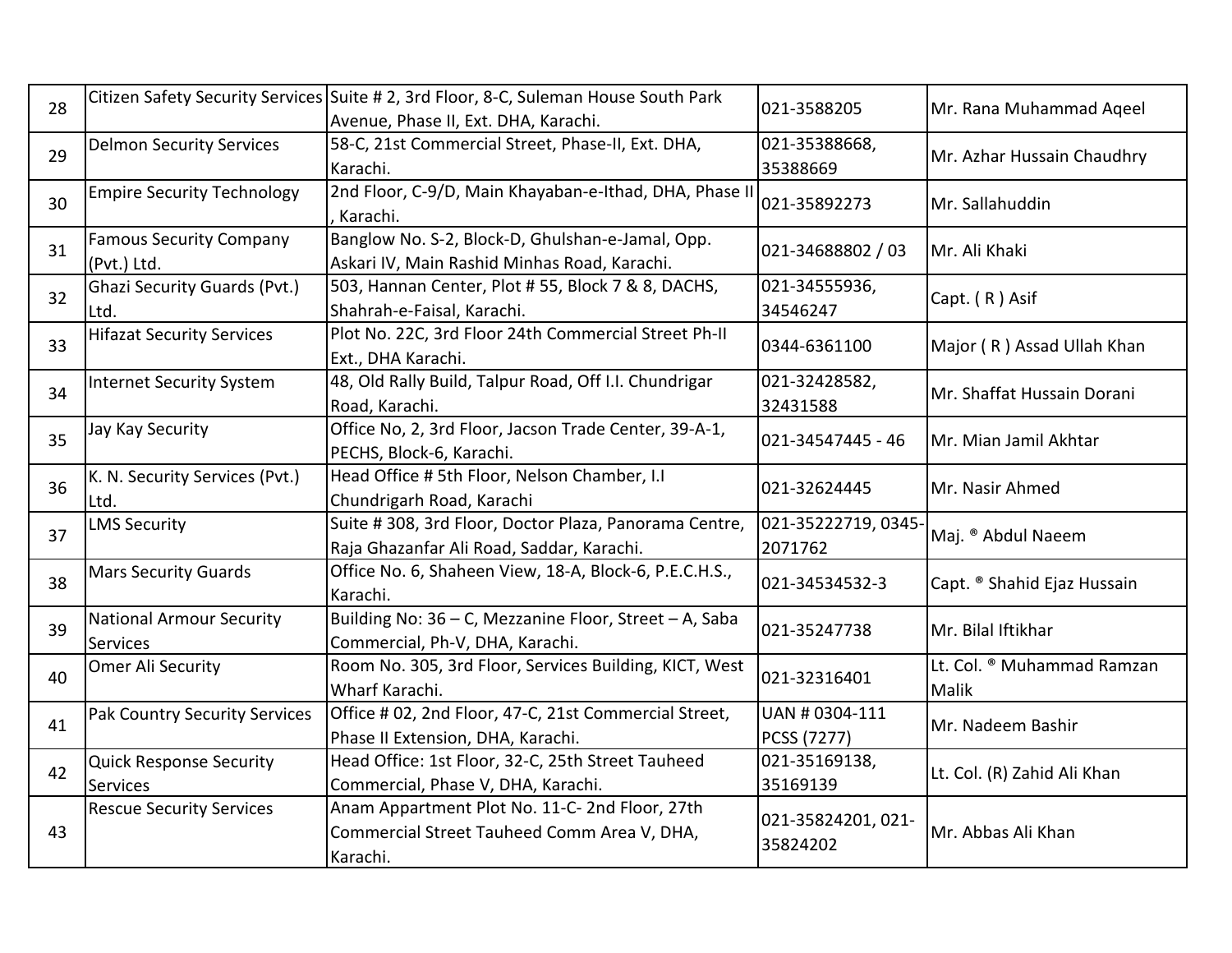| 44 | <b>Salar Security Services</b>                           | Office # 2 Sumeira Pride, Mezzanine Floor 28-C<br>Stadium Lane 3 Phase V DHA Karachi.                | 021-35343999                        | Mr. Raja Mohammad Nazir           |
|----|----------------------------------------------------------|------------------------------------------------------------------------------------------------------|-------------------------------------|-----------------------------------|
| 45 | <b>Tiger Security Services</b>                           | Plot No: B-64-E, 1st Floor, Block 13-B, PECHS, Near Bilal<br>Masjid Gulshan-e-Iqbal Karachi.         | 021-34822772                        | Mr. Rana Shamshad                 |
| 46 | Valiant Security Services (Pvt.)<br>Ltd.                 | Apt # 2, First Floor, Plot # 31-C. 12 commercial Street,<br>Ph-II Extn. DHA, Karachi                 | 021-35397027                        | Lt. Cmdr(R) Fazal I Ghazi PN/ CEO |
| 47 | <b>Wrench Security Services</b>                          | Plot 394, Mohd Khan Goth Near TCS Goddwon Mehran<br>Town Karachi.                                    | 021-35809999                        | M. Saqib Memon / CEO              |
| 48 | Zim's Security (Pvt.) Ltd.                               | Head Office: Suite #3, Mezzanine Floor, Amber Palace,<br>SMCH Society, Sharah-e-Faisal, Karachi.     | 021-34522335,<br>34538912, 34538916 | Maj.(R) Zaffar Iqbal Mirza / CEO  |
| 49 | <b>AHL Security Services</b><br>Management (Pvt) Limited | M - 1, Mezzanine Floor, Falaknaz Plaza, Main Shahra-e-<br>Faisal, Karachi.                           | 021-34570777, 0344<br>2226778       | Col.(R) M. Ayaz Ansari            |
| 50 | Beep Guards (Pvt.) Ltd.                                  | D-46, KDA, Scheme # 1, Miran Muhammad Shah Road,<br>Karachi                                          | 021-34520907,<br>34524518           | Mr. Abdul Karim Arif / Director   |
| 51 | <b>Condor Security</b>                                   | C-48, KDA Scheme No. 1 Karachi.                                                                      | <b>Condor Security</b>              | Mr. Syed Taimoor Ali Shah         |
| 52 | <b>Excellent Security Limited</b>                        | 62-G, Block 6, PECHS, Karachi.                                                                       | 021-34554953                        | Major (R) Nazrul Islam            |
| 53 | <b>FAMS Security Services (Pvt.)</b><br>Ltd.             | 79-E, Block-2, PECHS, Khalid Bin Waleed Road, Karachi.                                               | 021-34395591-3                      | Mr. Masood Zaheer / CEO           |
| 54 | <b>Grandeur Security Guards</b><br>(Pvt.) Ltd.           | 405, 4th Floor, Mairne Faisal 10A, Block 6, PECHS,<br>Karachi.                                       | 021-34550014                        | Maj.(R) Ch. Abdul Rasheed         |
| 55 | <b>HSN Security Services</b>                             | Office No. M-31, Mezzanine, Fort Sultan, Opp. Airport<br>Telephone Exchaneg, Shara-e-Faisal, Karachi | 021-34680935                        | Mr. Fareed                        |
| 56 | Karachi Security Services                                | A-5/6, Jumani Arcade, Block-14, Main University Road,<br>Gulshan-e-Iqbal, Karachi.                   | 021-34890016-7,<br>34949703-4       | Mr. Amir Siraj Satti              |
| 57 | <b>Lionel Security Services</b>                          | House #15-C, 2nd Floor, Sunset Lane #6, Phase - II<br>Ext., DHA, Karachi.                            | 0333-2831074, 0333<br>2395517       | Maj.(R) Naeem / CEO               |
| 58 | <b>Marshal Security Services</b>                         | C-4, 3rd Floor, Commercial Area A, DHA Market, Phase<br>II, DHA., Karachi.                           | 021-35380891-2                      | Mr. Salman Akram Abbasi           |
| 59 | Omer Razzaq Enterprises (Pvt.)<br>Ltd. OREL              | Corporate Office: 17-C, Sunset Lane-4, Phase II, Ext.<br>DHA, Karachi                                | 021-35894580,<br>35895006           | Mr. Abdul Razzaq                  |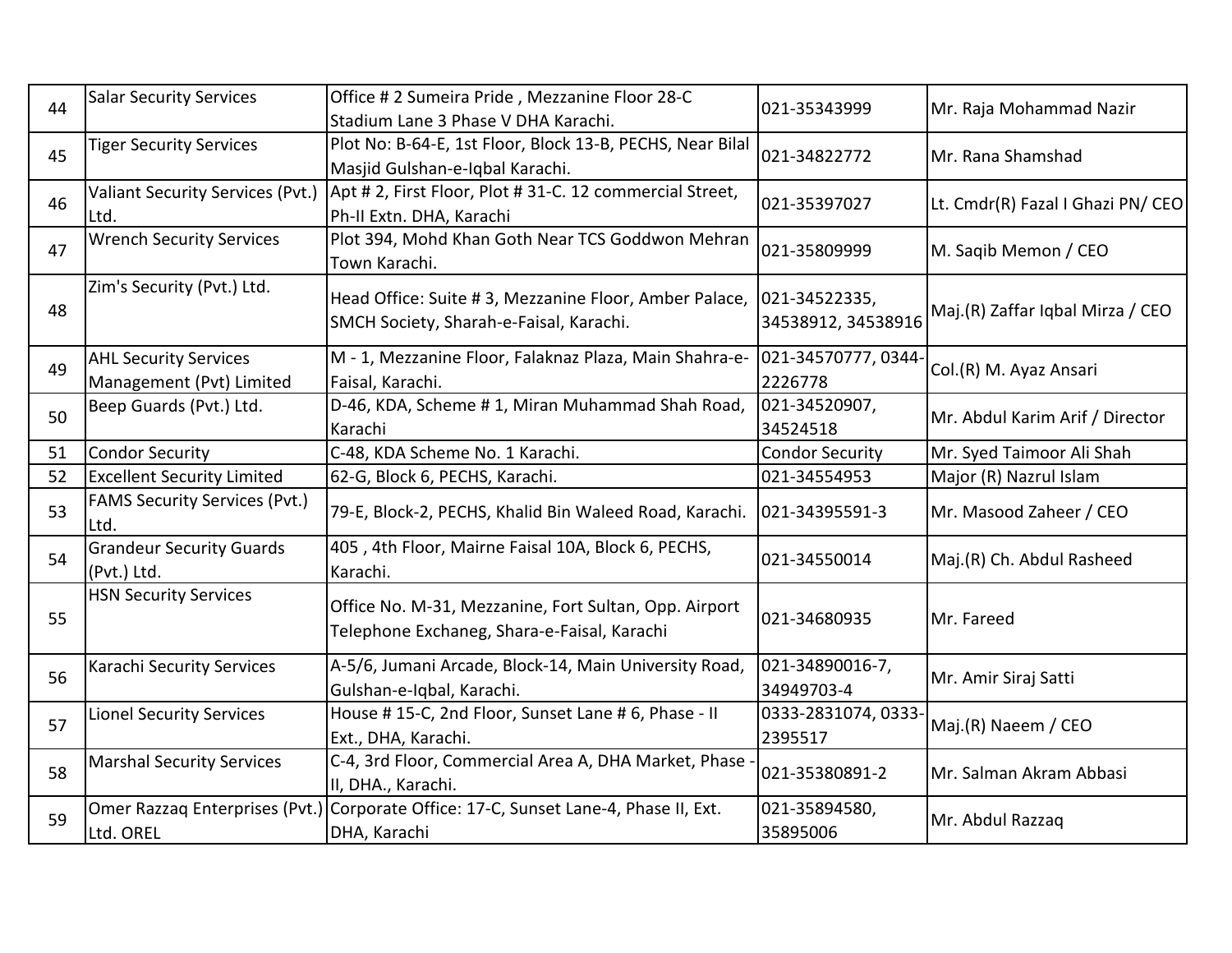| 60 | <b>Pak Security Services</b>                    | 10C, Street 28, Tauheed Comm Area, DHA, Karachi.                                                                  | 021-35837860,<br>35873519                      | Maj.(R) Munir Ahmed                                   |
|----|-------------------------------------------------|-------------------------------------------------------------------------------------------------------------------|------------------------------------------------|-------------------------------------------------------|
| 61 | Qaim Security Systems &<br>Services             | 203-06 Prince centre, Preedy Street Saddar Karachi                                                                | 021-273300                                     | Mr. Abdul Jabbar Memon                                |
| 62 | <b>Rangers Security Guards (Pvt)</b><br>Ltd.    | 2nd Floor, PTCL Exchange Building, Block-B, North<br>Nazimabad, Dist. Central Karachi.                            | 021-36672200                                   | Mr. Khawaja M. Maqsood Anwar<br>/ Mr. Rao Jawed Wahab |
| 63 | <b>Sardars Security Services</b>                | Head Office: 50-C, Mezzanine Floor, 21st Comm. Street,<br>Phase II, Ext. DHA, Karachi.                            | 021-35895028                                   | Mrs. Huma Sajid / CEO                                 |
| 64 | <b>Top Gear Security Company</b><br>(Pvt.) Ltd. | Head Office: Suite # 1 & 2, Mezzanine Floor, Plot # 12-<br>C, Sunset Lane # 2, Ph. II, Ext, DHA, Karachi.         | 021-35897079,<br>35897001-2                    | Lt. Col. ® Jawed Hassan Khatak                        |
| 65 | Vigilance-365                                   | House No. S-3, 3rd Floor, Block-A, Near Cantoment<br>Park, Ghulshan-e-Jamal Dalmia Road, Karachi                  | 021-34688630                                   | M. Hafeez Ullah Khan/ Director                        |
| 66 | <b>Warriors Security Services</b>               | Office # 7 S Ahmed Center Street -13, Block 5, Gulshan-<br>e-Iqbal Karachi.                                       | 021-34968521,<br>37712404                      | Mr. Uzair Khan                                        |
| 67 | <b>Air-Born Security Services</b>               | Plot#217 - A / 1, M-3, Sana Garden, PECHS, Block-2,<br>Main Shahra-e-Qaideen, Karachi.                            | 021-34552225, 0311<br>1101118                  | Mr. Asif Raza Malik                                   |
| 68 | <b>Best Protection Security</b><br>Services     | Plot # D-5, 1st Floor, Near Iqra University, Defense<br>View, Phase - II, Karachi.                                | 021-35316318, Cell:<br>0300-0457796            | Mr. Syed Muhammad Aamir Rafi                          |
| 69 | <b>Crown Security Services</b>                  | 8-C, 24 Commercial Street, Phase II, D.H.A, Karachi.                                                              | 021-35381268,<br>35383925                      | Maj.(R) Syed Meer Hassan Raza                         |
| 70 | Dogma Security & Consultancy<br>Services        | Mezzanine Floor Gul Centre, Cantonment Hyderabad.                                                                 | 021-34557761, 022-<br>2782661, 022-<br>2728629 | Mr. Syed Ziauddin                                     |
| 71 | Freedom Security (Pvt.) Ltd.                    | Plot No. A-241/5A, Block-2, P.E.C.H.S, Karachi.                                                                   | 021-32790361-63                                | Mr. Ishtiaq Ahmed / CEO                               |
| 72 | <b>Guards Mark Security Services</b>            | C-1-C, Mezzanine Floor, Lane 1, Sehar Commercial,<br>Phase 7, DHA Karachi.                                        | 021-35342494,<br>35833426                      | Mr. Nadeem Ahmed                                      |
| 73 | Haris Enterprises (Pvt.) Ltd                    | Plot No. 19 - C, Lane - 3, Tariq Commercial, Phase - 7<br>(Ext.), D.H.A, Karachi.                                 | 021 - 111 726 427                              | <b>Faisal Awan</b>                                    |
| 74 | Homeland Security (Pvt.)<br>Limited             | Head Office: Office # 78-A, 1st Floor, Street # 2, Hashim 021-34492080, 021-<br>Plaza Road, Model Colony, Karachi | 34518546                                       | Mr. Rana Waheed (MD)                                  |
| 75 | Karam Security Company                          | Office # 606, 6th Floor, Anum Estate Block-7/8 TACHS,<br>Main Shahra-e-Faisal, Karachi.                           | 0300-2552219, 021-<br>34321873                 | Brig (R) Muhammad Latif                               |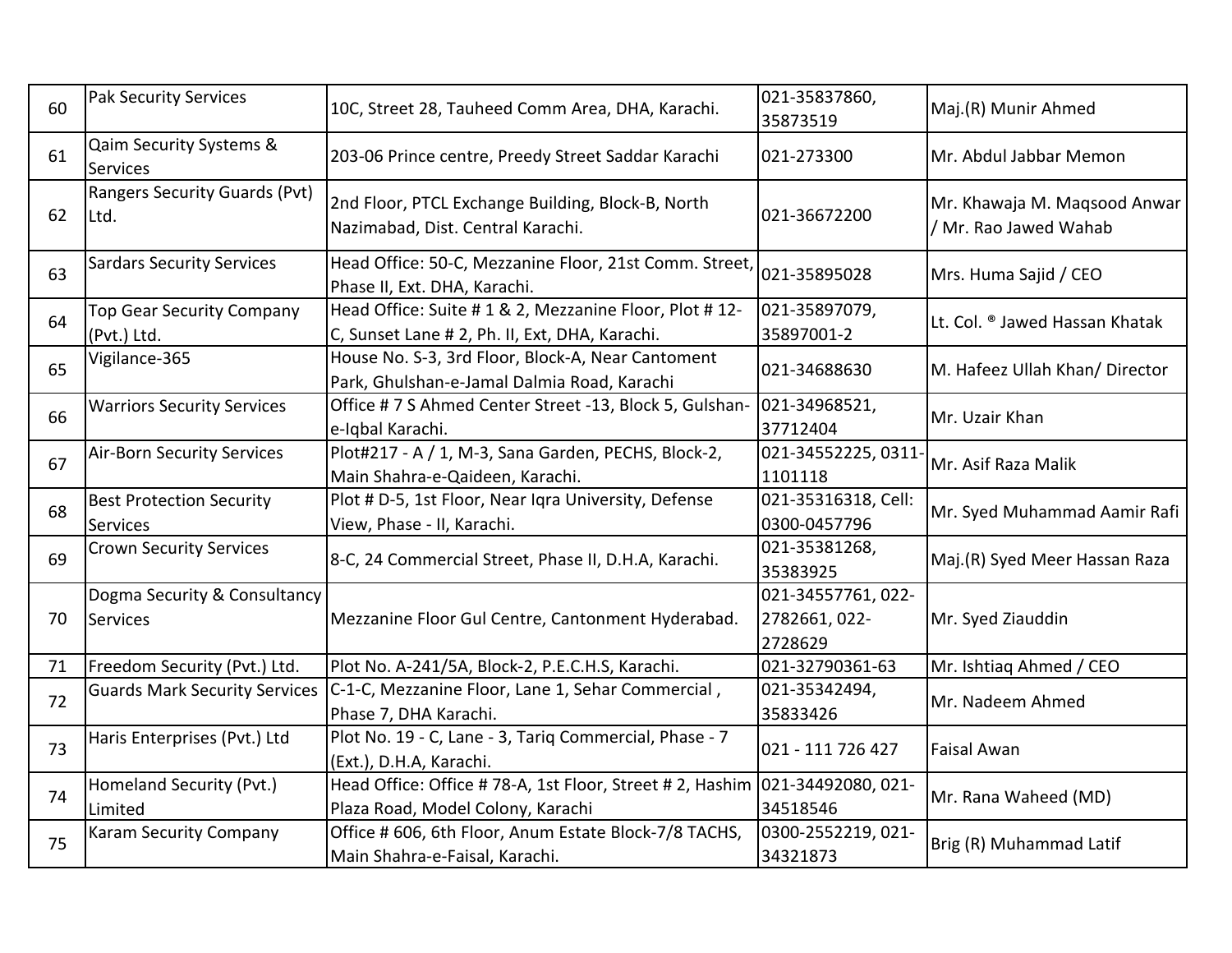| 76 | <b>Matrix Security Services</b>                          | Anjum Plaza, Shahrah-e-Quaideen, P.E.C.H.S Block 2,<br>Karachi - 75400                             | 111-00-2000                           | Brig. ® Rashid Ali Malik         |
|----|----------------------------------------------------------|----------------------------------------------------------------------------------------------------|---------------------------------------|----------------------------------|
| 77 | One Security Services                                    | CC-1, Phase - 1, Defence View, Karachi.                                                            | 021-35316877                          | Mr. Kashif Gul                   |
| 78 | Panther Security &<br>Management Services (Pvt.)<br>Ltd. | M.I, 5-C, 15 Comm. Street, Phase II, Ext. DHA, Karachi.                                            | 021-35802296                          | Mr. Khurshid / MD                |
| 79 | <b>Royal IPR Security Services</b><br>(Pvt) Ltd          | Flat # 2, Second Floor, Plot # 48-E, 21st Comm Street,<br>Ph-II, DHA, Karachi.                     | 021-35391204-05-08 Nisar Sarwar / CEO |                                  |
| 80 | Securiguard Pakistan (Pvt.)<br>Ltd.                      | 1st Floor, Block-C, Lakson Square, Building No.1, Sabir<br>Beg Shaheed Road, Karachi.              | 021-35685886,<br>35684802             | Mr. Jawed H.Rizvi                |
| 81 | Tri-Wah Security                                         | 101, 53-C, 1St Floor, 27th Street, Touheed Comm.<br>Phase-V, D.H.A., Karachi.                      | 021-35243535-36                       | Mr. Aziz Hayat Khan              |
| 82 | <b>Vigilante Security Services</b>                       | 507, Asia Pacific Trade Center, Rashid Minhas Road,<br>Karachi                                     | 0321-2382400                          | Major (R) Javed Iqbal Bhutta     |
| 83 | <b>Wahgun Security</b>                                   | Suite 203, Marium Heights, Plot 11-C, KCHS, Shaheed-e-<br>Millat Road, Karachi.                    | 021-34302527-8                        | Ch. Iqbal Ahmed Khan             |
| 84 | Al-Aun Guards                                            | Suite No. 411, R.S.M. Square, Plot - E1, Block 7 & 8,<br>Shaheed-e-Millat Road, Karachi            | 021-34549195, 021-<br>34395577,       | Maj.(R) Jamaluddin               |
| 85 | <b>Blitz Security Services</b>                           | Office No. 20-E, Mezzanine Floor, Ittehad Commercial,<br>Lane No.12, Phase II, Ext D.H.A. Karachi. | 021-35899118                          | Col. (R) Mohammad Waseem<br>Khan |
| 86 | <b>Cosmopololitan Security</b><br>Agencies (Pvt) Limited | Spotlit Chambers, 3rd Floor, Arif Jia ja Street, Off<br>I.I.Chundrigar Road, Karachi.              | 021-32631164,<br>32631171             | Ch. Tahir Zaman                  |
| 87 | <b>Dragon Security Services</b>                          | C-5 & 6, 2nd Floor, P 65/C, Phase II, Ext DHA, Main<br>Korangi Road Karachi.                       | 021-35390505                          | Mr. Shafiq Ahmed                 |
| 88 | <b>Frontier Constabulary Security</b><br>Services        | House # A/27-1, Street No. 8, Gulshan-E-Faisal,<br>Bathisland, Karachi.                            | 021-35831956                          | Mr. Qudrat Ullah Khan            |
| 89 | <b>Griffin Security services</b>                         | Building 56 C, 3rd Floor 21st Commercial Street, Phase-<br>II, Extension DHA, Karachi.             | 021-35383538-9-7,<br>03334000932      | Mr. Feroz Uddin                  |
| 90 | <b>Karma Security Services</b>                           | Houes 68-C, 1st Floor, Commercial St. # 11, Phase II,<br>DHA, Karachi                              | 021-35893844, 021-<br>35893845        | Muhammad Usman Qasim             |
| 91 | <b>Mavericks Security Company</b>                        | E-8, Block-A, Gulshan-e-Jamal, Dalmia Road, Karachi.                                               | 0301-8533008                          | Capt.(R) Nadeem Anjum Khan       |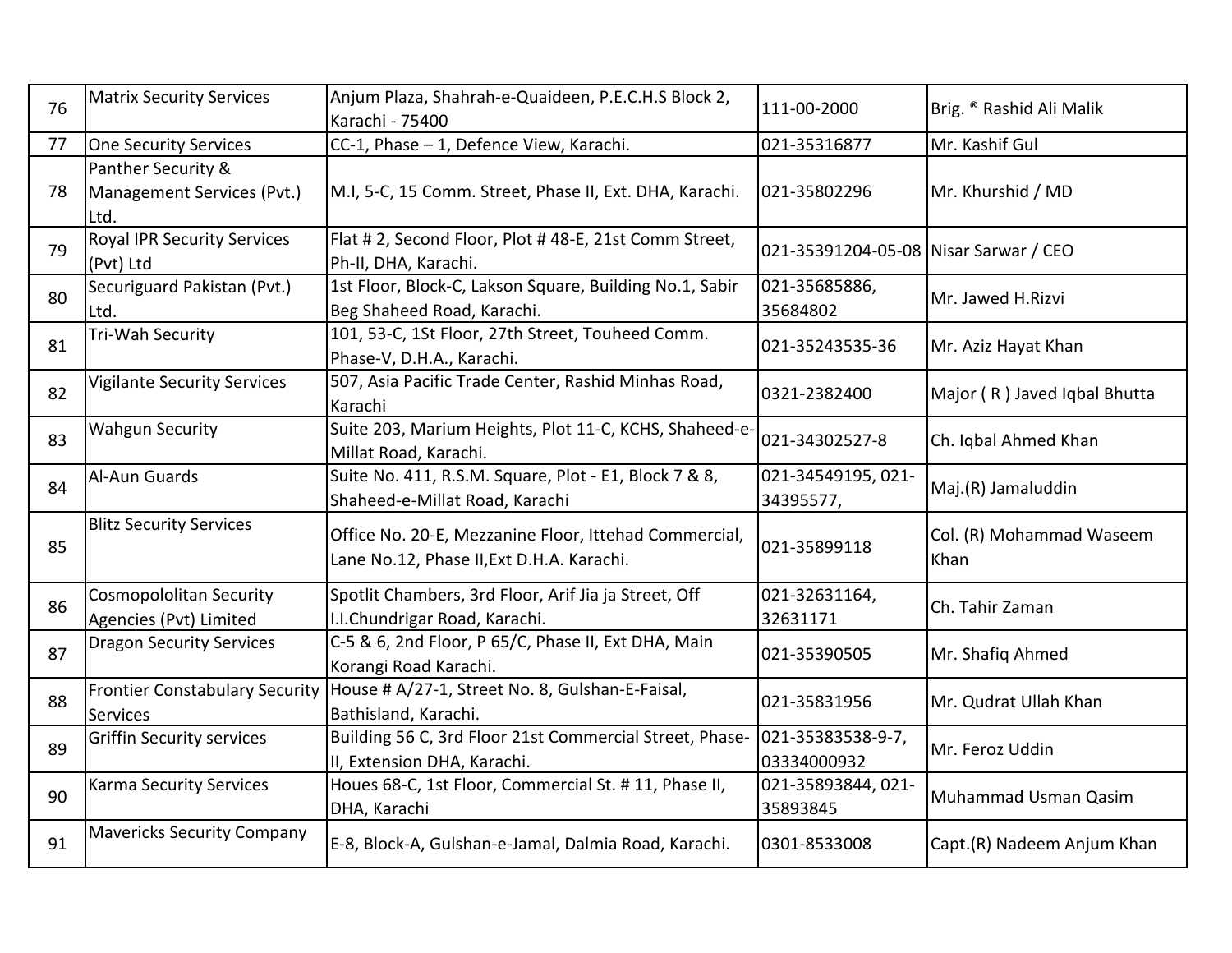| 92  | Oqab Security Services (Pvt.)            | Head Office: 46, Al-Riaz Co-Operative Housing Society    | 021-34544071,      | Col.(R) Taugir Ul Islam / Director |
|-----|------------------------------------------|----------------------------------------------------------|--------------------|------------------------------------|
|     | Ltd.                                     | Ltd. Karachi.                                            | 34544072           |                                    |
| 93  | Phoenix Armour (Pvt.) Limited            | P & O Plaza, I.I. Chundrigar Road, Karachi.              | 021-111 288 288,   | Mr. Mumtaz Rahim                   |
|     |                                          |                                                          | 32401404,          |                                    |
| 94  | Security & Management                    | 2nd Floor, Kawish Crown Plaza, Shahrah-e-Faisal          | 021-34321695       | Mr. Ikram Majeed Sehgal            |
|     | Services (SMS)                           | Karachi.                                                 |                    |                                    |
| 95  | T4S Security (Pvt) Ltd.                  | 3/2, Plot# 28C, 13th Commercial Street, Phase - II Ext.  | 021-7712177,       | Maj. (R) Tofique Iqbal             |
|     |                                          | DHA, Karachi.                                            | 35317877           |                                    |
| 96  | TPL Security Services (Pvt) Ltd.         | 12th Floor, Center Point Off Shaheed-e-Millat Express    | 021-35316040, 0300 | Lt. Col. (R) Syed Wajid Hussain    |
|     |                                          | Way, Adv. KPT Interchange, Karachi.                      | 2287820            |                                    |
|     | Al-Hataf Security Management             | Plot # 64/C, 2nd Floor, 11th Commercial, Street, Phase   |                    |                                    |
| 97  | Services (Pvt.) Ltd.                     | II Ext., DHA, Karachi.                                   | 021-35892085       | Maj.(R) Asad Qadir Thebo / CEO     |
|     |                                          |                                                          |                    |                                    |
| 98  | <b>Bodyguard Services</b>                | B-90, Block- 6, Gulshan-e-Iqbal, Karachi.                | 021-34970256       | Mr. Nadeem Khan                    |
| 99  | <b>Corporate Security</b>                | 33C Office # 2, Mezzanine Floor 24th Commercial          | 021-35390217       | Dr. Ghulam Naqi Haideri            |
|     |                                          | Street Phase 2 Extension, Karachi.                       |                    |                                    |
| 100 | <b>Frontline Security Services</b>       | C2C, Saadi Lane, Khayaban-e-Ittehad, Phase-VII, D.H.A    | 021-35385786       | Col. (R) Ahmed Khan Baloch         |
|     |                                          | Karachi.                                                 |                    |                                    |
| 101 | <b>MCB Employees Security</b>            | 10-C, Cosmopolitan Security Opp VIP Gate Mizar-e-        |                    | Birg. ® Naeem Abid                 |
|     | System                                   | Quaid, Karachi.                                          |                    |                                    |
| 102 | Phoenix Security Service (Pvt.)          | 2nd Floor, Shernaz House, 8-West Wharf Road, Karachi     | 021-32315030-2,    | Mr. Mumtaz Rahim                   |
|     | Ltd.                                     |                                                          | 32311262           |                                    |
| 103 | <b>Security &amp; Protection Systems</b> | Security House 18-F, Block 6, PECHS, Karachi.            | 021-34535169,      | Mr. Amir Hayat Ansari              |
|     | (Pvt.) Ltd.                              |                                                          | 34531302           |                                    |
| 104 | <b>Al-Khalid Security Services</b>       | C-25-E, Khayaban-e-Jami, Phase II, Ext. D.H.A., Karachi. | 021-35882583,      | Mr. Salman Mehmood                 |
|     |                                          |                                                          | 35805380           |                                    |
| 105 | <b>Bolan Security</b>                    | Mansoor Tower, Block-8, Clifton Karachi.                 | 021-35876772       | Mr. Mansoor A.Khan                 |
| 106 | <b>Meer Security Services</b>            | Office 5, 3rd Floor, Plot 13-c, 37th Street, Tauheed     | 021-35823749,      | Mr. Syed Hamzah Meer               |
|     |                                          | Commercial Area, Phase V, DHA Karachi.                   | 32026087           |                                    |
| 107 | <b>Popular Security Services</b>         | Office: 901-903, 9th Floor, Chapal Plaza, Hasrat Mohani  | 021-32468011-12    | Mr. Zubair Imam Malik              |
|     |                                          | Road, Off: I.I.Chundrigar Road, Karachi.                 |                    |                                    |
| 108 | Security & Surveillance                  | House 4-A, Kehkashan Town Houses, Block-5, Clifton       | 021-111-111-550    | Mr. Abdul Khalid                   |
|     |                                          | Karachi.                                                 |                    |                                    |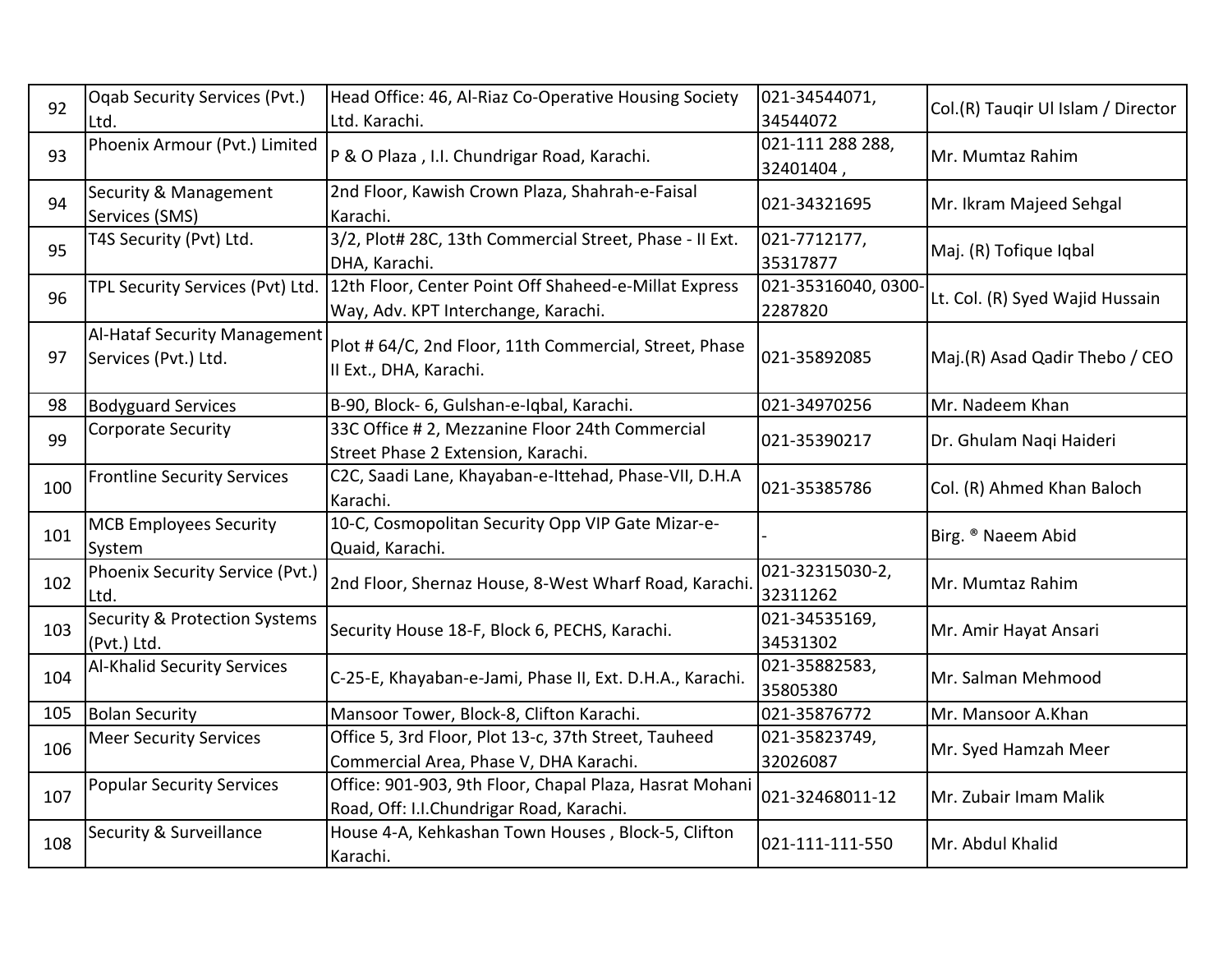| 109 | Al-Rehman Security Services                                | Office #5, 2nd Floor, Rukhsana Building, KCHS Union<br>Ltd, Shaheed Millat Road Karachi                                          | 111-111-277                      | Mr. Atiq Ur Rehman / CEO              |
|-----|------------------------------------------------------------|----------------------------------------------------------------------------------------------------------------------------------|----------------------------------|---------------------------------------|
| 110 | <b>Bond Security Technology</b><br>(Pvt.) Ltd.             | BST House # 58/C, 2nd Floor, 21st Commercial Street,<br>Phase II, Ext. DHA, Karachi                                              | 021-35803756/<br>35391329-30     | Rao M. Raees Uz Zaman / CEO           |
| 111 | <b>Four Star Security Services</b>                         | 3rd Floor, Office 301, Park View Apartment, Block 13-A,<br>Main University Road, Near Expo Center, Karachi.                      | 021-34819992                     | Syed Nizam Ali Naqvi / CEO            |
| 112 | <b>Protector Security Services</b><br>(Pvt.) Ltd.          | 9/1, K-28, Trans Layari, Hawksbay Road., P.A.F Masroor<br>Mauripur Karachi-13                                                    | 021-11836871                     | Mr. Adnan Asad                        |
| 113 | Security 2000                                              | One Anjum Plaza, P.E.C.H.S. Karachi.                                                                                             | 111-00-2000,<br>34520074-76      | Mr. Osama Ali Malik                   |
| 114 | Al Safeena Security &<br><b>Management Services</b>        | 48-B, Mian Mohammad Shah Road, MACHS, Karachi.                                                                                   | 021-34548360-1                   | Lt.Col.(R) Mirza Fasahat Baig         |
| 115 | <b>Fahad Security Services</b>                             | 4-C, Stadium Lane # 3, Phase V, DHA, Karachi.                                                                                    | 0300-2229808, 021-<br>35842264/5 | Mrs. Parveen Khalid                   |
| 116 | <b>Metro Security Services</b>                             | 14-C, Block 7/8, KCHS, Main Shahra-e-Faisal, Opp.<br>Awami Markez, Karachi                                                       | 021-34540310-11                  | Mr. Shahzad Godival                   |
| 117 | Puma Security Services (Pvt.)<br>Ltd                       | Head Office: 2nd Floor, 18-C, 13th Commercial Street,<br>Phase II Ext., D.H.A, Karachi                                           | 021-35384176-77                  | Syed Akmal Ali (Managing<br>Director) |
| 118 | <b>Aztec Security Company</b>                              | Flat No-1, Plot # 34-C, 14th Commercail Street, Phase II<br>Ext. DHA, Karachi                                                    | 021-35805070, 0300<br>3274210    | Brig. Akhtar H. Khan (R)              |
| 119 |                                                            | Fauji Security Services (Pvt) Ltd Plot No. 195-1, Adjacent Hotel Regent Plaza, Rafiqi<br>Shaheed Road, Post Code: 75530, Karachi | 021-35210426                     | Brig. (R) Fazal Ur Rehman             |
| 120 | Metropolitan Management<br><b>Services</b>                 | A-15, Block 13-C, Ghulshan-e-Iqbal, Karachi.                                                                                     | 021-34983611                     | Syed Waqar Ali Naqvi/ Director        |
| 121 | <b>Pioneer Security Management</b><br>Services (Pvt.) Ltd. | Office # 1, 1st Floor, Plot # 50-C, 22 Commercial Street-<br>1, Phase II, Karachi.                                               | 0313-2399399                     | M. Ramzan Rana                        |
| 122 | Security Shield (Pvt.) Ltd.                                | Suite C-10, Islamic Arcade, Opp. Safari Park, Uiversity<br>Road, Karachi                                                         | 021-34984007                     | Mr. Asim Aslam / CEO                  |
| 123 | <b>Bulwark Security and</b><br>Management                  | Head Office: Wonder Tower, M-5, Mezzanine Floor,<br>Block - 11, Ghulshan-e-Iqbal, Karachi                                        | 021-34160214                     | Mr. Muhammad Hussain                  |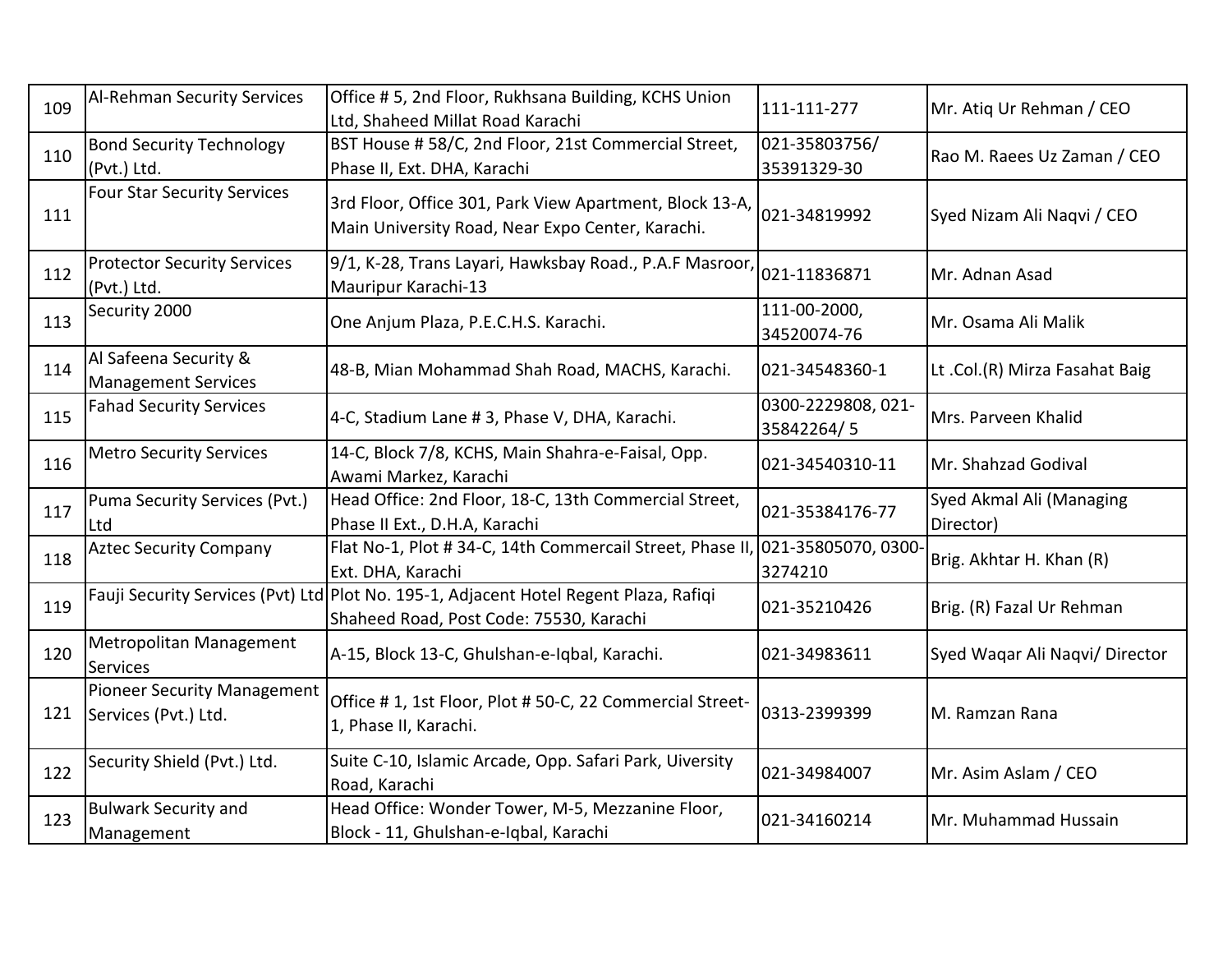| 124 | <b>Shezada Security Services</b>                           | 41-C, 15th Commercial Street, Phase II, D.H.A, Karachi.                                                  | 021-35802306-9,<br>35802782-5               | Capt. ® Shahid Pervaiz               |
|-----|------------------------------------------------------------|----------------------------------------------------------------------------------------------------------|---------------------------------------------|--------------------------------------|
| 125 | <b>Abaseen Security Services</b><br><b>Private Limited</b> | 55C, 21st Commercial Street, 3rd Floor, DHA Phase II,<br>EXT. Karachi.                                   | 021-35383538                                | Mr. Feroz Ali                        |
| 126 | <b>Mughal Security Services</b>                            | Room # 311, 3rd Floor, Burhani Chambers, Abdullah<br>Haroon Road, Saddar, Karachi.                       | 021-32737037 / 27                           | Mr. Mirza M. Alam                    |
| 127 | <b>Muhafiz Security Services</b>                           | A-1/3, West Land Trade Centre, 3rd Floor, Main<br>Shaheed-e-Millat Road, Karachi.                        | 021-34556331,<br>34550910                   | Mr. Aamir Aziz                       |
| 128 | <b>Silver Eagles Security Services</b>                     | 20-A, Block 6, P.E.C.H.S. Karachi.                                                                       | 021-34532952,<br>34557399                   | Maj. ® Zafar Hayat Khan              |
| 129 | <b>Ar-Raheem Security Services</b><br>(Pvt.) Ltd.          | Head Office: D-131, Block 7, Ghulshan e Iqbal, Karachi.                                                  | 0300-8234636 /<br>03452004282               | Major (R) Shakeel Anwar              |
| 130 | Mustajab Security Services                                 | Bungalow # A/247, Block 6, PECHS, Karachi.                                                               | 021-34321091                                | Mr. Asif Wazir                       |
| 131 | <b>Sky Burg Security Services</b>                          | 1st Floor, 139, D Street, Upper Gizri Raod, Near Total<br>Petrol Pump, Dental Hospital, Gizri, Karachi.  | 021-35356702, 0322<br>3011220               | Mr. Muhammad Akram                   |
| 132 | <b>ASF Security</b>                                        | Head Office ASF Foundation Building, B-280 Old Airport<br>Area Karachi                                   | 021-34601255                                | Muhammad Siddique / CEO              |
| 133 | <b>Mustang Security Services</b>                           | Office #1-3, C-121,3rd Floor Ehtisham Center, Phase-1,<br>Main Korangi Road DHA Karachi.                 | 021-35801390-9                              | Col. (R) Ayaz H. Malik               |
| 134 | Sofia Orient Security Services<br>(Pvt.) Ltd.              | H-46 Kason Complex, Block-2, Moti Mehal Bus Stop,<br>Karachi                                             | 021-34854269,<br>34972376                   | S. M. Furgan / Director<br>Marketing |
| 135 | A-Sir Guards Security and<br>Management Services           | 31-C, 2nd Floor, Flat # 3, Talha House, 5th Sunset Lane,<br>Phase-II, Ext. DHA, Karachi.                 | 021-35311362,<br>35311363, 0300-<br>0072716 | M. Adil Butt/CEO                     |
| 136 | M. Jay Security                                            | Flat No. 1, 1st Floor, Building 64C, Street No. 25, Khy-e-<br>Touheed Commercial Phase II, DHA, Karachi. | 0312-7785657                                | Maj.(R) Jawaid Iqbal CEO/MD          |
| 137 | <b>Superior Security Guards (Pvt.)</b><br>Ltd.             | 3rd Floor Plot No, 17-C Lane-4, Shehbaz Commercial<br>Lane # 4, Phase VI, DHA Karachi-75500.             | 021-35851274 - 77                           | Mr. Muffasar Atta Malik              |
| 138 | <b>Marlbro Security Company</b>                            | 41/E-1, 14th Commercial Street, Phase II, (Ext.) DHA,<br>Karachi                                         | 021-35389188 / 89                           | Brig.(R) Tariq                       |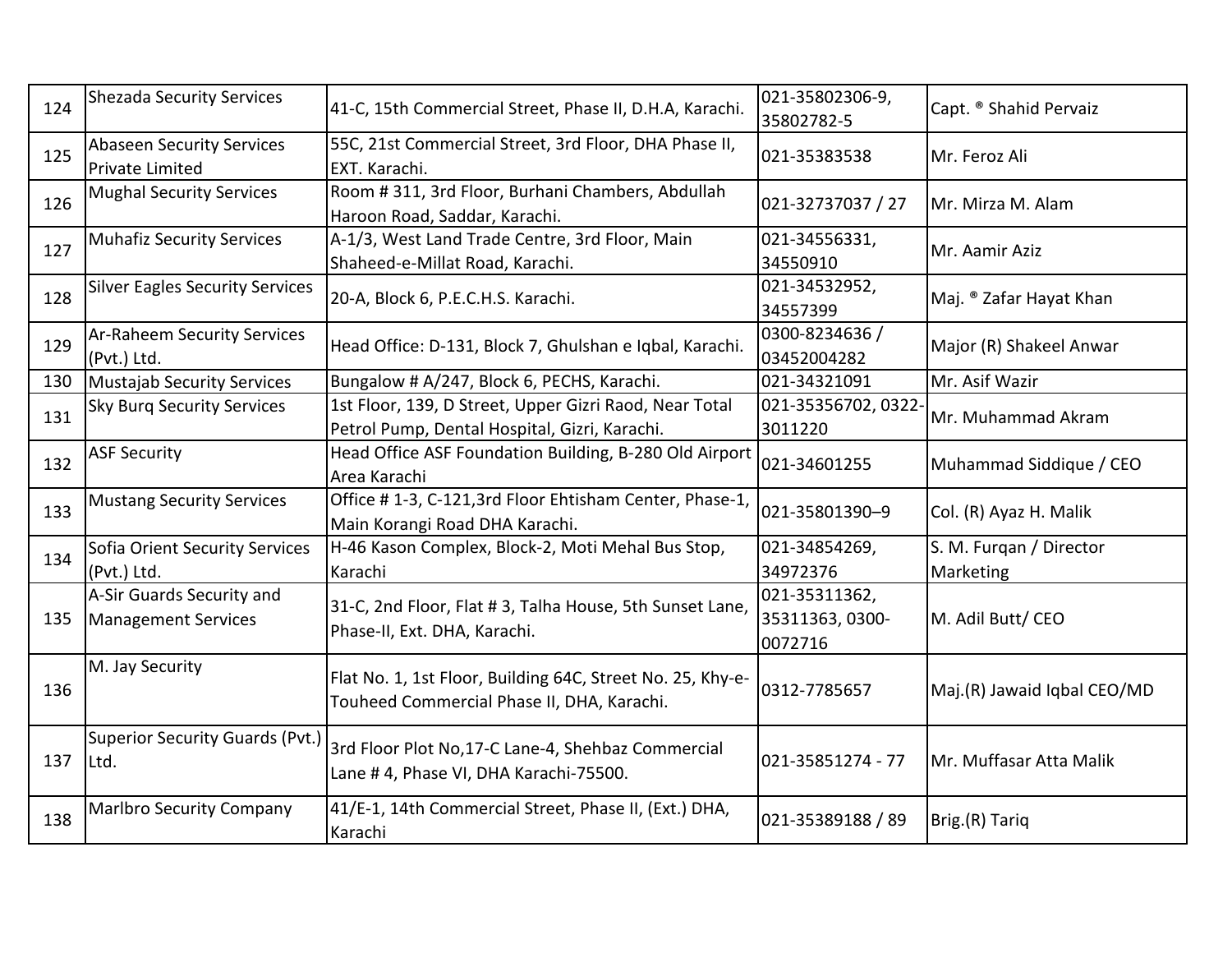| 139 | System & Guard Services                            | C-32/7, KDA Scheme No. 1, Noble House, Tipu Sultan<br>Road, Karachi.                                                  | 021-34540950-53,<br>8255496                        | 0345-8255391, 0345- Maj. ® Mohammad Saeed Jung |
|-----|----------------------------------------------------|-----------------------------------------------------------------------------------------------------------------------|----------------------------------------------------|------------------------------------------------|
| 140 | SecSol (Pvt.) Services                             | Suite # A-2, 2nd Floor, Plot # 2-C, Stadium Lane # 3,<br>Khayaban-e-Shamsheer Ph. V, DHA, Karachi                     | 021-35240892                                       | Mr. Muhammad Kabir                             |
| 141 | <b>Strike Security Services (Pvt.)</b><br>lLtd.    | Office No. 2, 1st Floor, Plot No. C-6/39, Street No.1,<br>Upper Gizri, Karachi                                        | 021-35866164,0300<br>0701240                       | Mr. Nisar Ahmed Khan Mughal                    |
| 142 | <b>Smart Security Services (Pvt.)</b><br>Ltd.      | Blessing Centre Block K North Nazimabad, Opp Masjaid<br>Farooq-e-Azam, Karachi.                                       | 021-36638348                                       | Syed Intikhab Alam Rasheed/<br><b>MD</b>       |
| 143 | <b>Security Operations Services</b><br>(Pvt.) Ltd. | Office No: 301, 3rd Floor, Anum Trade Centre, Plot No:<br>E-31/B, Estate Avenue, Ghani Chowrangi, S.I.T.E,<br>Karachi | 021-32588833                                       | Major (R) Habib-ur-Rehman                      |
| 144 | <b>Spider Security Services (Pvt.)</b><br>Ltd.     | Plot No: 12-C, (Basement), Badar Commercial Street<br>No.5, Phase-5 (Ext) D.H.A, Karachi.                             | 021 35855221                                       | Mr. Rana Mansoor Naeem                         |
| 145 | Security Masters (Pvt.) Ltd.                       | E-104, E-Market, Block-6, P.E.C.H.S, Karachi.                                                                         | 021-34550788,<br>34550806                          | Mr. Zulfiqar Ahmed                             |
| 146 | <b>S.S Security</b>                                | Office # CC-3, 1st Floor, Road Facing Phase 1, Defense<br>View, Korangi Road, Karachi.                                | 0301-2002257                                       | Mr. Zammer Gul                                 |
| 147 | Security Consultants and<br><b>Services</b>        | Room No. 238, 2nd Floor, Glass Tower, Main Clifton<br>Road, Karachi                                                   | 021-35640944                                       |                                                |
| 148 | Shaheen Security                                   | Bukhari House # KRL-238 A/3, Main National Highway<br>Korangi Road, Opp. Defence Police Station, Karachi.             | 021-35880101-02                                    | Syed Ikhlaq Hussain Shah                       |
| 149 | <b>Shamsheer Security Services</b>                 | 1-A, Modren Society, Tipu Sultan Road, Karachi                                                                        | $021 -$<br>34542838/34536113-Mr. Tariq Hashmi<br>2 |                                                |
| 150 | <b>Stunner Security Services</b><br>(Pvt.) Limited | Head Office: 855-C, Central Comm Area, Tariq Road,<br>Block - 02, PECHS, Karachi                                      | 021-34534503                                       | Mr. Adil                                       |
| 151 | A.J Security Services                              | Office 207, 2nd Floor, Eden Centre, Jail Road, Lahore                                                                 | 042-37424828                                       | Mr. Faheem Noman Tariq / CEO                   |
| 152 | <b>Bravo Security Services (Pvt)</b><br>Ltd.       | 21 Canal Park Gulberg II, Lahore.                                                                                     | 042-35750337                                       | Maj.(R) Masood Ahmed/ CEO                      |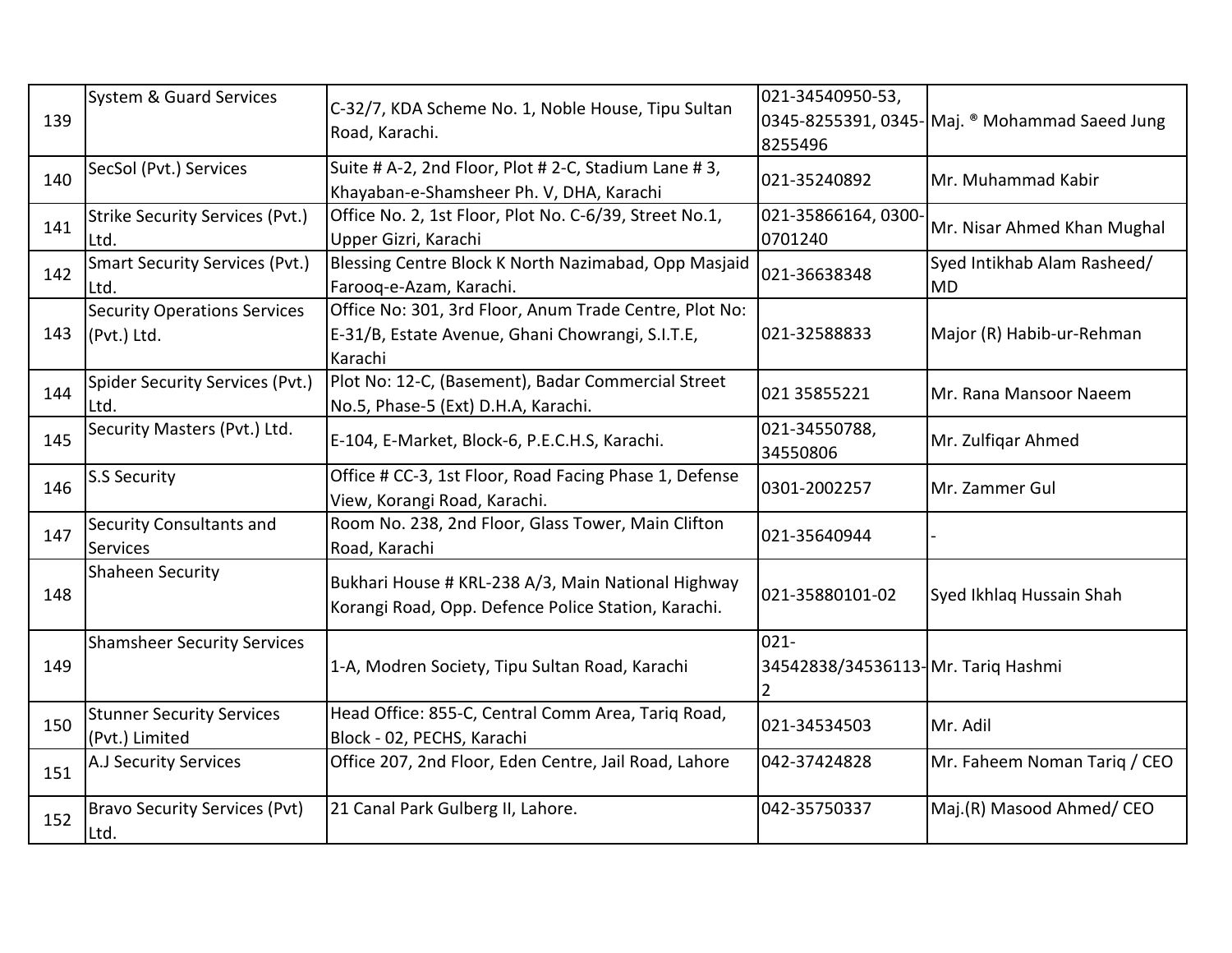| 153 | <b>Channar Security Services</b>   | Head Office: 80-Al Block, New Garden Town, Lahore.                                 | 0321-8867064, 042- | Brig. (R) Syed M. Arif / CEO                |
|-----|------------------------------------|------------------------------------------------------------------------------------|--------------------|---------------------------------------------|
|     | (Pvt.) Ltd.                        |                                                                                    | 35911280           |                                             |
| 154 | <b>Drones Security Services</b>    | Flat # 5 & 6, 3rd Floor, Ghazan Arcade, Lehtrar Road,                              | 051-2241666, 0345- | Ejaz Ahmed Kiyani (CEO)                     |
|     |                                    | Tarlkai Kalan, Islamabad.                                                          | 9745574            |                                             |
| 155 | <b>Ever Ready Security</b>         | Office no. 5 & 6, 1st Floor, Sajid Sharif Plaza, G11                               | 051-8746235 / 36   | Brig. (R) Sikandar Khan                     |
|     | Management (Pvt.) Ltd.             | Markez, Markaz, Islamabad.                                                         |                    |                                             |
| 156 | Fair Security System (Pvt.) Ltd.   | G-1, Bara Tower, 36-Queens Road, Lahore                                            |                    | Lt. Col. (R) Arshad Alvi                    |
|     |                                    |                                                                                    |                    |                                             |
| 157 | <b>Gasherbrum Security Systems</b> | Head Office: House # 31-A, St # 22, Sector F-6/2,                                  | 051-2206874        | Maj.(R) Zia Ul Hassan Butt/ CEO             |
|     | (Pvt.) Ltd.                        | Islamabad.                                                                         |                    |                                             |
| 158 | Haven Security Services (Pvt.)     | Head Office: House No. 15, Street No. 1, Cavalry                                   | 042-36688033-34,   | Maj.(R) Kamran Danish/Director              |
|     | Ltd.                               | Ground Lahore Cantt. Lahore.                                                       | 36681033           |                                             |
| 159 | <b>Intercommunication Security</b> | Head Office: Suite # 2, Warraich Plaza, Plot # 20-A, I-9                           | 051-4100720        | Malik Sarfaraz Khan                         |
|     | System (New)                       | Markaz, Islamabad.                                                                 |                    |                                             |
| 160 | Jaguar Security Guards (Pvt.)      | Head Office: Plot #18, 2nd Floor, Rehmat Center,                                   | 051-4938229        | Mrs. Noureen                                |
|     | Ltd.                               | Markaz I-8, Islamabad.                                                             |                    |                                             |
| 161 |                                    | Kashmir Security Services (Pvt) Opposite Daewoo Bus Stand Gojra, Muzaffarabad, AJK |                    | 05822-446697, 0344- Maj. (R) Gul Zaman Awan |
|     | Limited                            |                                                                                    | 5604744            |                                             |
|     | Liger Security (Pvt.) Limited      | Flat No. 111, Block - B, Bhatti Rajput Plaza, Main Service 051-2156490, 0345-      |                    | Lt. Col. Ishtiaq Hussain Janjua             |
| 162 |                                    | Road, Gangal East, Ghauri Town, Phase - V, Islamabad.                              | 0068130            | (Retd.)                                     |
|     |                                    |                                                                                    |                    |                                             |
| 163 | <b>Marine Security Services</b>    | Head Office: # 16-F, 1-A, Shahid Plaza, F-6, Blue Area,                            | 051-2277065,       | Ch. Zulfiqar Ali / CEO                      |
|     |                                    | Islamabad                                                                          | 2273855, 2277570   |                                             |
|     | <b>National Police Foundation</b>  | NPF Plaza, G-10/4, Islamabad.                                                      | $(051)$ 2350100 /  | Mr. Farid Nawaz                             |
| 164 |                                    |                                                                                    | 2350158            |                                             |
| 165 | <b>Oillinks Security Servivces</b> | 46-F, 1st Floor, Gulberg Center, Main Boulevard                                    | 042-35754003,      | Mr. Ijaz Ahmad Saddozai                     |
|     | (Pvt.) Ltd.                        | Gulberg III, Lahore.                                                               | 35753266           |                                             |
|     | Pak Public Security Services       | P-52 Amtex Square, Opp Khalsa College, Abdullah Pur,                               | 041-8546856, 0303- | Mr. Zulfiqar Ahmed Chaudry                  |
| 166 | (Pvt.) Ltd.                        | Faisalabad.                                                                        | 3333 550           |                                             |
|     | <b>Ravi Security Guards</b>        | F-2, Phase-1, Defence Housing Authority, Lahore Cantt.                             | 042-35732849       | Maj.(R) M. Sharyar Akhtar/                  |
| 167 |                                    |                                                                                    |                    | Director                                    |
|     | <b>Sabre Security Services</b>     | Suit # 3, 2nd Floor, Paradise Center, Defence Chow,                                | 042-36626551-52    | Mr. Mirza Abdul Waheed Khan                 |
| 168 |                                    | Walton Road, Lahore Cantt.                                                         |                    |                                             |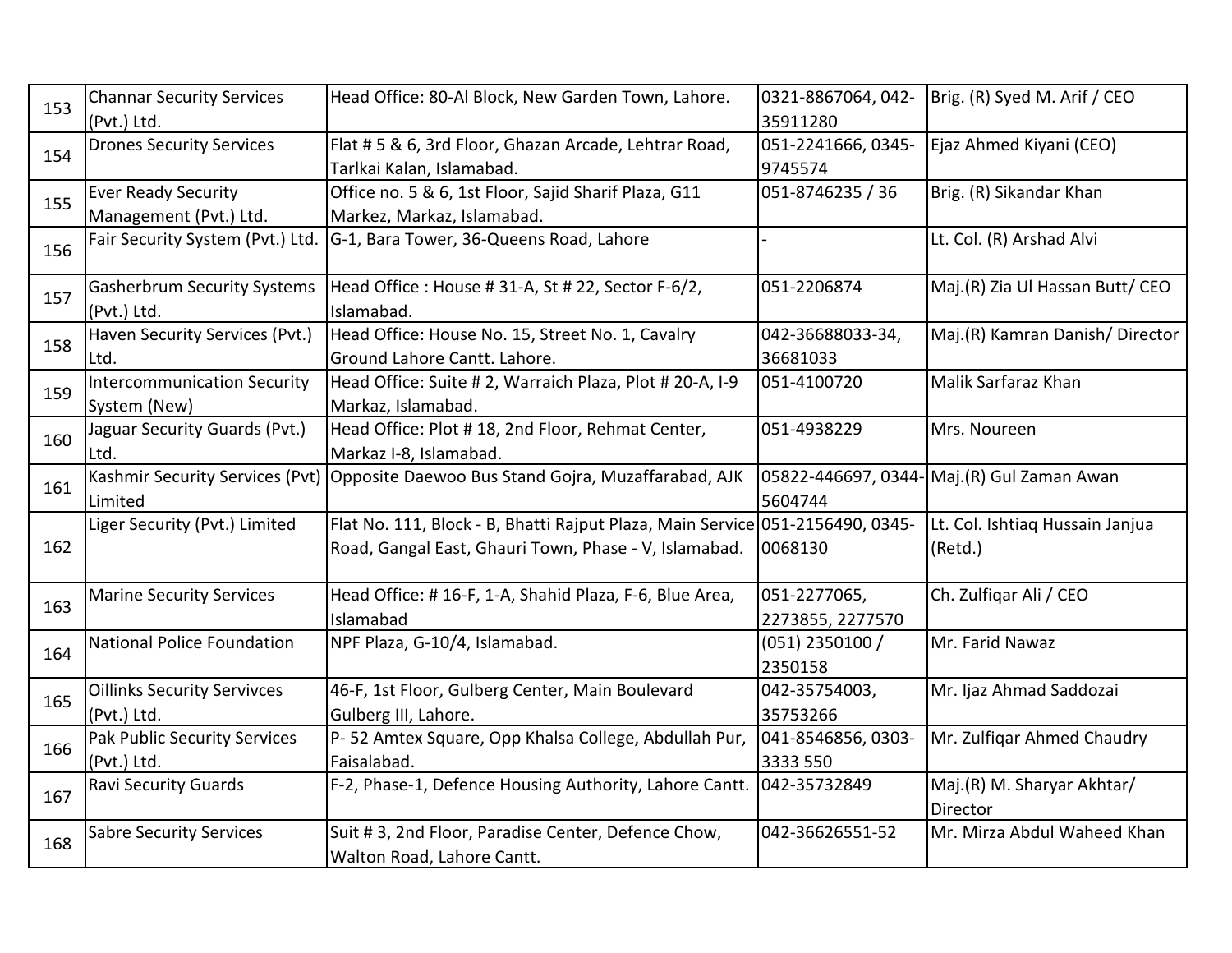| 169 | Territorial Guards Pakistan           | Flat #27, 2nd Floor, Green Complex, Ferozepur Road,                  | 042-35822244,       | Col. (R) Akbar Khan Rao                        |
|-----|---------------------------------------|----------------------------------------------------------------------|---------------------|------------------------------------------------|
|     | (Pvt.) Ltd.                           | Lahore.                                                              | 35822266            |                                                |
| 170 | <b>Uppal Security Services (Pvt.)</b> | 4th Floor, Executive Centre, 22 SCHS, Commercial Area,               | 051-2305630         | Major ® Shahryar Hassan Khan                   |
|     | Ltd.                                  | E-11/2 Markaz, Islamabad.                                            |                     |                                                |
| 171 | <b>Vanguard Security Systems</b>      | H-663, Street 06, Chakala Scheme III, Rawalpindi. Cantt. 051-5766230 |                     | Brig.(R) Gulrez Akhtar/ CEO                    |
|     | (Pvt) Ltd.                            |                                                                      |                     |                                                |
| 172 | <b>Watchman Security System</b>       | Flat - 1, Block - 91, Street-34, G-10/1, Islamabad.                  | 051-2351650         | Lt. Gen Hamid Niaz, Retd.                      |
| 173 | <b>Yennisarries Security Services</b> | Flat No: 3, Ghousia Plaza, Main Market, Gulberg - 2                  | 042-37181246        | Brig.(R) Badar-Uz-Zaman                        |
|     |                                       | Lahore.                                                              |                     |                                                |
| 174 | Zulfiqar Security                     | Head Office: P-39, Rehman Garden Near Fish Farm,                     | 041-8777766         | Maj.(R) Zulfigar Ali Fateh                     |
|     |                                       | Saitan Road, Faisalabad                                              |                     |                                                |
|     | Aan Security Company                  | Plot #4 Block-B, 2nd Floor (AFC Building), Judicial                  | 042-37062869,       | Major (R) Mohd Asghar                          |
| 175 |                                       | Colony, Thokar Naiz Baig Chowk, Raiwind Road, Lahore.                | 35291506            |                                                |
|     |                                       |                                                                      |                     |                                                |
| 176 | Buzzard Security (Pvt.) Ltd.          | 142 Ali Town, 1-K.M Raiwind Road, Lahore.                            | 042-35291258        | Mr. Ikram Un Nabi Awan                         |
|     | <b>Cobra Security Services (Pvt.)</b> | P - 151, Susan Road, Near Ali Mall, Faisalabad.                      |                     | 041 - 850 37 37 0335 Dr. Mohammad Arshad / CEO |
| 177 | Ltd.                                  |                                                                      | - 333 13 13 0342 -  |                                                |
|     |                                       |                                                                      | 7837747             |                                                |
| 178 | <b>Double Tapp Security Services</b>  | Head Office: Building No. 1241, 1st Floor, 3rd Road,                 | 051-5353050, 0300-  | Brig.(R) Kamal Shaukat / CEO                   |
|     |                                       | Near Post Office, G10/4, Islamabad                                   | 3222222             |                                                |
| 179 | <b>Eagle Security</b>                 | House #68 Street 92, EXT Area IS4 Islamabad.                         | 051-4448452         | Mr. Mustaeen Ullah Baig                        |
|     | <b>Fast Security &amp; Management</b> | Head Office: Office No. 1, 3rd Floor, Babar Plaza 657-               | 0336-1000365, 0300- | M. Ayub Khan / CEO                             |
| 180 | Services                              | G/1, Market Johar Town, Lahore                                       | 4143168, 0300-      |                                                |
|     |                                       |                                                                      | 4332009             |                                                |
|     | <b>GB Security</b>                    | Flat No.200, Ground Floor, Glamour Heights 6/13-C                    | 042-111-427-000     | Major (Retd) Gul Bahar Kayani                  |
| 181 |                                       | Waris Road, Lahore.                                                  |                     | (Tamgha-e-Imtiaz (Military)                    |
|     |                                       |                                                                      |                     |                                                |
| 182 | Haris Enterprises (Pvt.) Ltd.         | Al-Malik Complex, 11-D Jinnah Ave, Block F G 7/3 Blue                | 0333-0202130        | Mr. Abul Hasan Kazim                           |
|     |                                       | Area, Islamabad, Capital Territory                                   |                     |                                                |
|     | <b>Karakoram Security Services</b>    | 1st Floor, Younus Tower, Opposite Axact Plaza-DHA II,                | 051-4611774         | Col. (R) Zulfiqar Ahmed                        |
| 183 |                                       | Near World Trade Center, G. T. Road, Islamabad.                      |                     |                                                |
|     |                                       |                                                                      |                     |                                                |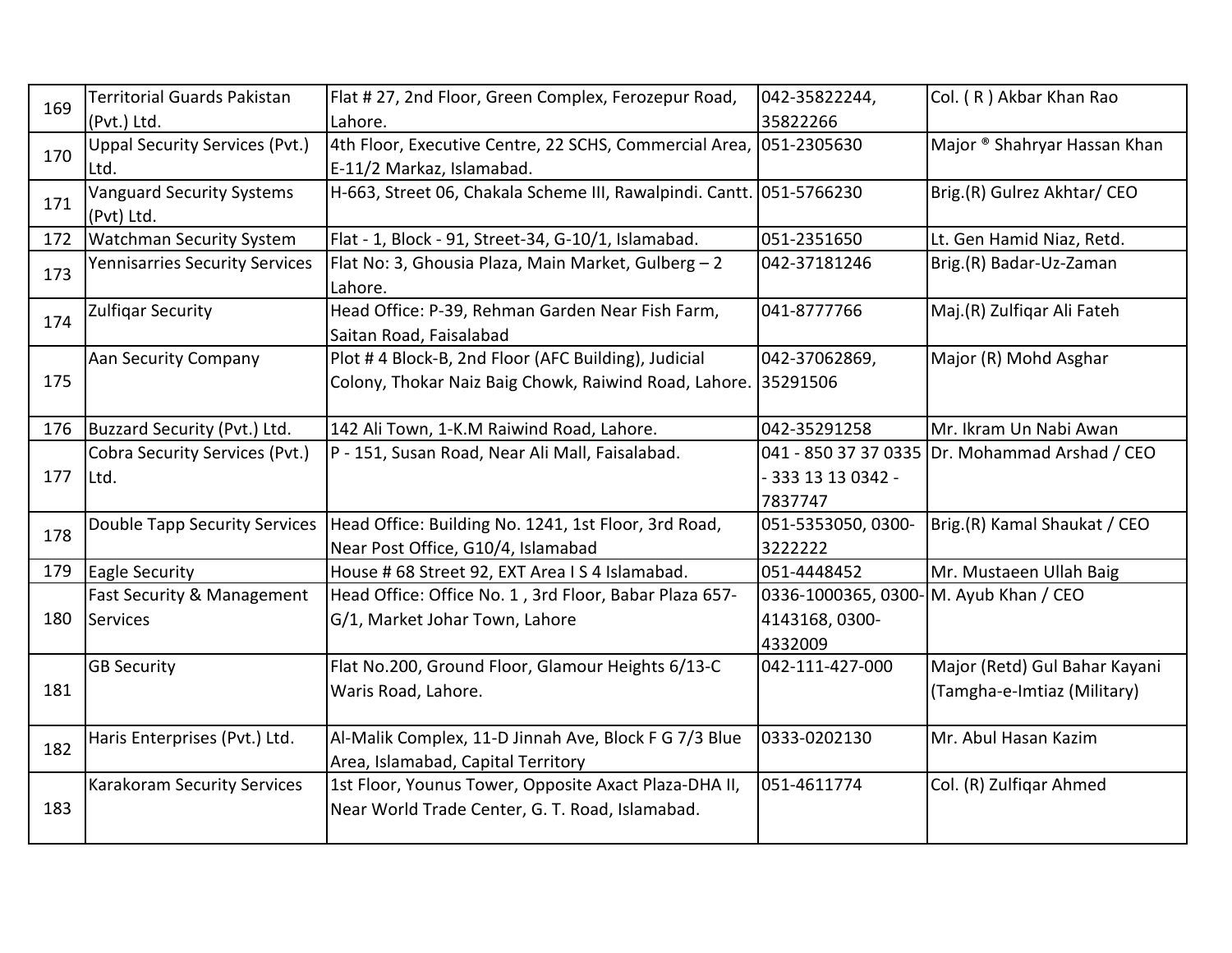|     | Lion Heart Security Services         | Jinnah Boulevard (East), DHA Phase 2, Sector "A" Plaza                              | $( +92 51) 5208016$                | Brig. (R) Saleem Mahmood Khan |
|-----|--------------------------------------|-------------------------------------------------------------------------------------|------------------------------------|-------------------------------|
| 184 |                                      | No. 14, 5th Floor, Near DHA Gate No. 1, Main G.T Road,                              |                                    | (CEO)                         |
|     |                                      | Islamabad.                                                                          |                                    |                               |
| 185 |                                      | Marvellous Protection Security Flat # 2, 2nd Floor, Sultana Arcade, Firdous Market, | 042-35851574                       | Col.(R) Arif Ali Shah / CEO   |
|     | <b>Services</b>                      | Gulberg III, Lahore                                                                 |                                    |                               |
|     |                                      | ONYX Security & Management Office No: 83-K Commercial, DHA Phase - I, Lahore        | 03 200 870 870, 042                | Mr. Sarfaraz Ali Malik        |
| 186 | Services (Pvt) Ltd.                  | Cantt. Pakistan                                                                     | $-35706500$                        |                               |
|     |                                      |                                                                                     |                                    |                               |
| 187 | <b>Pakland Security Services</b>     | Malik Plaza, Ist Floor, Near HBL, Zarrar Shaheed Road,                              | 04236634161,                       | Lt Col ® Karamat Ullah Bajwa  |
|     |                                      | Lahore Cantt.                                                                       | 03344499812                        |                               |
| 188 | <b>Ready Guard Security Services</b> | Office No. 11, 3rd Floor, Abbas Centre, Fazal-e-haq                                 | 92-51-2604701-2                    | Ahsan Mukhtar Ashra           |
|     | (Pvt.) Ltd.                          | Road, Blue Area, Islamabad.                                                         |                                    |                               |
| 189 | <b>Sarimad Security Services</b>     | Suit no 11, 1st Floor, Saad Arcade Main Boulevard, DHA 042-36621328                 |                                    | Rao Muhammad Shafique         |
|     |                                      | Lahore.                                                                             |                                    |                               |
| 190 | The Qurban Security                  | Head Office: A-Block, Al-Faisal Town, Main Zarar                                    | 0333-4270811, 042-                 | Malik Khizar Hayat Khan/ CEO  |
|     |                                      | Shaheed Road Jore Pul, Lahore.                                                      | 36630092                           |                               |
| 191 | <b>Universe Secuirty Services</b>    | Head Office: Suit #4, 2nd Floor, Al Siraj Building 11,                              | 0320-4826639, 042-                 | M. Zahid Hafeez / CEO         |
|     | International                        | Feroz Pur, Road, Lahore                                                             | 37428540                           |                               |
|     | Well Wisher Security Services        | FF-17, Central Plaza, Barkat Market, Garden Town,                                   | 042-35851617, 0300-Mohammad Akhtar |                               |
| 192 | (Pvt) Limited                        | Lahore.                                                                             | 9459126, 0320-                     |                               |
|     |                                      |                                                                                     | 8833838                            |                               |
| 193 | <b>ZMS Security Services</b>         | G-114, Commercial Area, Defense Housing Authority,                                  | 042-35898158, 042-                 | Lt. General (R) Khalid Latif  |
|     |                                      | Lahore.                                                                             | 36602626                           | Mughal                        |
|     | <b>Access Secuirty Services</b>      | 7-A, Cantonment Plaza, Abid Majeed Road, Girja                                      | 0302-8445515, 042-                 | Mohsin Naeem Khan / CEO       |
| 194 |                                      | Chowk, Lahore Cantt.                                                                | 36602357, 36686518                 |                               |
|     |                                      |                                                                                     |                                    |                               |
| 195 | <b>Bismillah Security Services</b>   | T.M Plaza Hockey Stadium, Susan Road, Faisalabad.                                   | 041-8737711                        | Ch. Abdul Hameed / CEO        |
|     |                                      |                                                                                     |                                    |                               |
| 196 | <b>Fauji Security Services</b>       | A Subsidary of Army Welfare Trust (AWT) House #1-                                   | 021-35821725/6                     | Brig. (R) Fazal Ur Rehman     |
|     |                                      | 1/I. 3rd Zamzama Street, DHA Phase V, Karachi                                       |                                    |                               |
| 197 | Ghousia Guards                       | Head Office: H/2, Akber Street, Airport Road, Lahore                                | 042-35700341                       | Maj.(R) Ayyaz Bashir / CEO    |
|     |                                      | Cantt, Lahore.                                                                      |                                    |                               |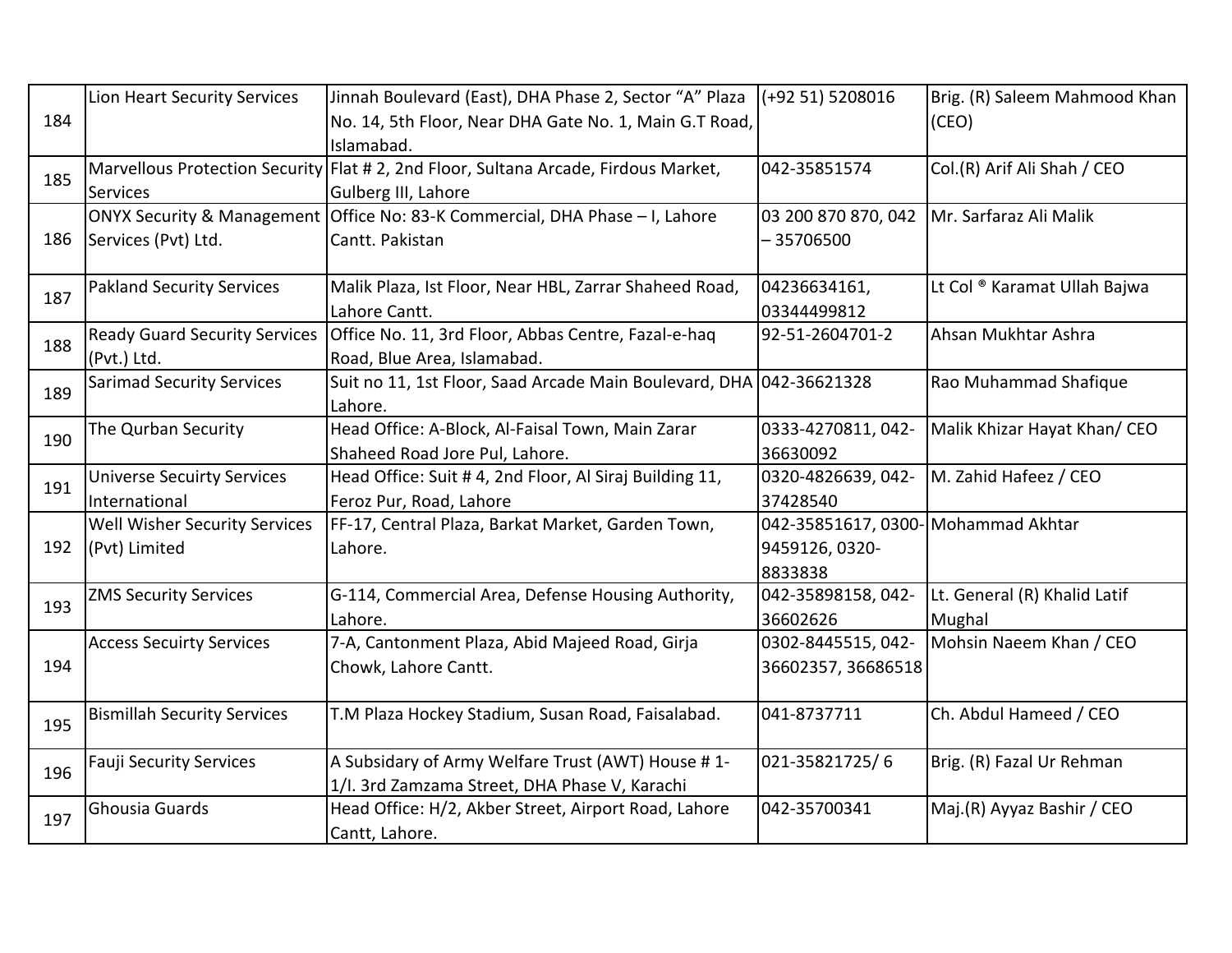| 198 | <b>Himalaya Security Services</b>    | Office: Near the city School G.T, Road, Kharian Cantt.                 | 0346-3832233       | Col.(R) Imtiaz Ahmed Ch. / CEO                  |
|-----|--------------------------------------|------------------------------------------------------------------------|--------------------|-------------------------------------------------|
|     | (Pvt.) Ltd.                          | Distt, Gujrat.                                                         |                    |                                                 |
| 199 | <b>Kardeslar Security Company</b>    | Cental Mall, Lower Floor, Adjacent DHA, Phase 3, Gate,                 | 051-5709111 / 051- | Lef Col. Mehr Muhammad Afzal                    |
|     |                                      | Islamabad.                                                             | 2101350            | (Retd)                                          |
| 200 | <b>Klass Security Services</b>       | Office No. 3, 2nd Floor, Khawaja Centre, Near Ichra                    | 0345-8554402       | Maj (Retd.) Sajjad Rashid                       |
|     |                                      | Bazar, 136-Ferozpur Road, Lahore.                                      |                    |                                                 |
| 201 | Lunar Security Services (Pvt.)       | Office # 06, 2nd Floor, Ahmed Centre, I-8 Markaz,                      |                    | 0300-251-3600, 051- Brig. M. Yousuf (Retd)/ CEO |
|     | Ltd.                                 | Islamabad                                                              | 4938134-35         |                                                 |
| 202 | Parwest Pacific Security (Pvt.)      | Sattar Villa-B, House # 32/1/C, Block-6, PECHS, Karahci                | 0300-2255733       | Lt. Col.(R) Danyal Naveed                       |
|     | Ltd.                                 |                                                                        |                    | Ahmad/CEO                                       |
| 203 | <b>Rehman Security Services</b>      | Head Office: 11-A, Guldasht Town, Zarar Shaheed Road,                  | 0344-4448033, 042- | Maj.(R) Arshad Ali / MD                         |
|     |                                      | Lahore Cantt, Lahore                                                   | 36636002-3         |                                                 |
| 204 | <b>Saviours Security Services</b>    | Main Office: Office #19, 2nd Floor, Rehmant Center, I-8 051-48612026/  |                    | Brig.(R) Muhammad Yunis/ CEO                    |
|     | (SMC-PVT.)                           | Markaz, Islamabad.                                                     | 4938347            |                                                 |
| 205 | <b>Top Guard Security Services</b>   | 8A-S, Saman Arcade Firdous Market Gulberg 3, Lahore                    |                    | Mrs. Farah Haris / CEO                          |
|     |                                      |                                                                        |                    |                                                 |
| 206 | <b>US Khan Security Services</b>     | 46-C-III, Old Officers Colony, Ghazi Road, Saddar Lahore 042-36605665, |                    | Col.(R) Zahid Rashid / CEO                      |
|     |                                      | Cantt.                                                                 | 36624367           |                                                 |
| 207 | <b>Yaldram Security Services</b>     | Flat #1, Mehmood Plaza, Farooqia Market Sector F-                      | 051-2272213/       | Ambreen Gohar                                   |
|     |                                      | 6/1, Islamabad.                                                        | 2814042            |                                                 |
| 208 | Agha Security Services (Pvt.)        | 167 - DHA, Lahore Cantt.                                               | 042-37462700,      | Col.(R) Agha Jehangir Khan / CEO                |
|     | Ltd.                                 |                                                                        | 37463876           |                                                 |
| 209 | Bahria Security Systems and          | Main Office: 107, Intelligence School Barracks, M.T.                   | 021-99201441-2     | Cdre. Fayyaz Malik TI (M)                       |
|     | <b>Services</b>                      | Khan Road, Karachi.                                                    |                    | (General Manager)                               |
| 210 | <b>Cosmopololitan Security</b>       | Flat # C-4, 4th Floor, Salman Square, Plot No 42-F, Main 042-35959067  |                    | Ch. Tahir Zaman                                 |
|     | Agencies (Pvt) Limited               | Market Gulberg-II, Lahore.                                             |                    |                                                 |
| 211 | <b>Chaudhry Security Enterprises</b> | R-100, Defense View Housing Society, Sher Shah Road,                   | 061-6536969, 061-  | Mr. Muhammad Aleem                              |
|     | (Pvt.) Limited                       | Multan.                                                                | 6536970            |                                                 |
| 212 | Fearless (Private) Limited           | 9, National Police Foundation, E-11/4, Islamabad.                      | 051-2222009-10,    | Mr. Syed Hassan Hamid                           |
|     |                                      |                                                                        | 111-030-030        |                                                 |
|     | <b>Ghouri Security Guards (Pvt.)</b> | Office # 02, 2 Floor, Al Babar Center, F-8, Markaz,                    | 051-2855742        | Maj.(R) Qaisar Nawaz Gandapur                   |
| 213 | Ltd.                                 | Islamabad.                                                             |                    | / CEO                                           |
|     |                                      |                                                                        |                    |                                                 |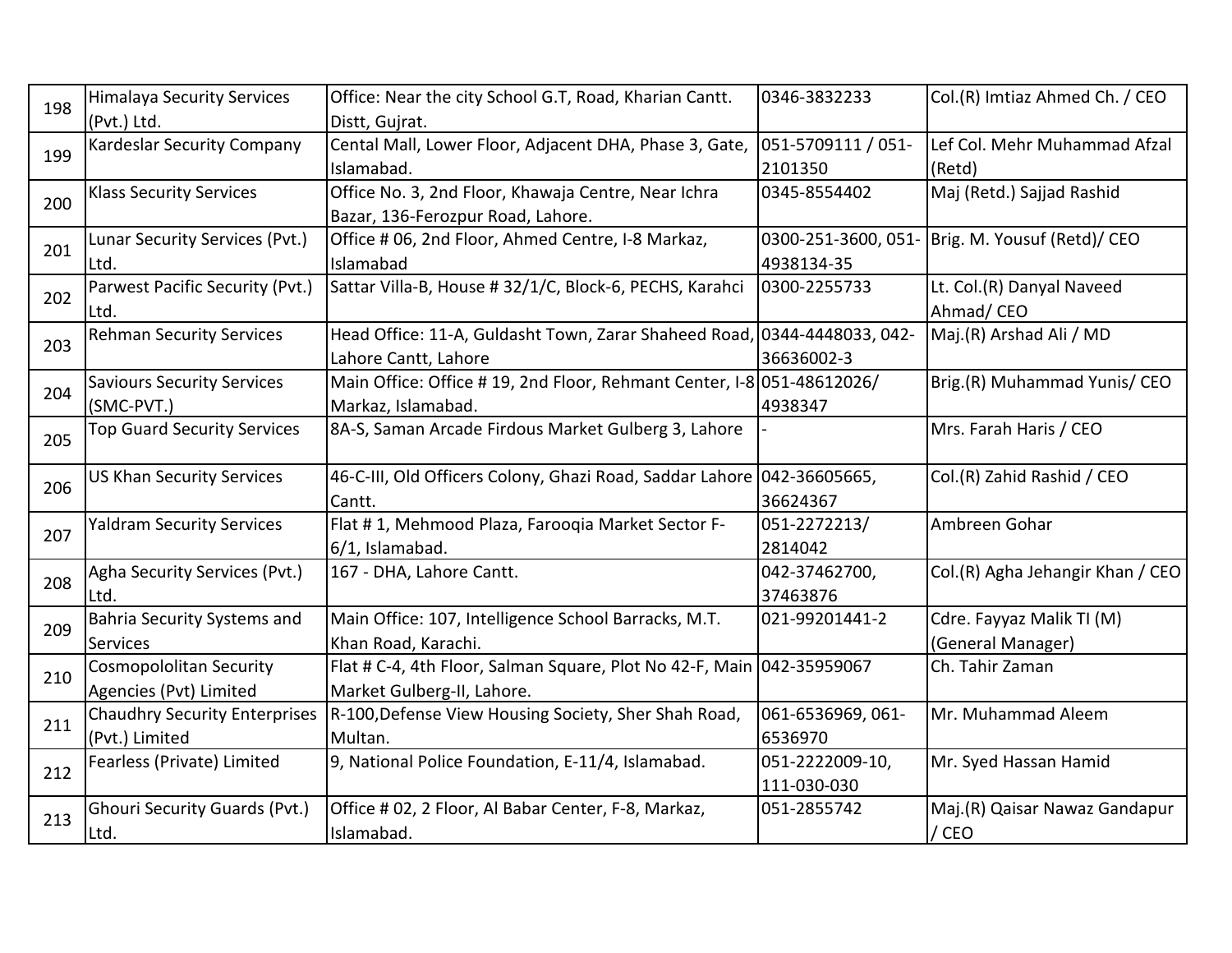| 214 | Model Security Services (SMC-      | Head Office: Office no. 1,2,3 & 4 (Basement) Galaxy     | 111-576-666        | Capt.(R) Shahid Iqbal/ CEO                    |
|-----|------------------------------------|---------------------------------------------------------|--------------------|-----------------------------------------------|
|     | Pvt.) Ltd.                         | Arcade, G-11, Markaz, Islamabad.                        |                    |                                               |
| 215 | <b>Pasban Security Services</b>    | Street 7, Ashrafpura, Near Police Station Mansoorabad   | 041-8711412        | Ch. Mohd Waseem Kahloon                       |
|     |                                    | Faisalabad                                              |                    |                                               |
| 216 | <b>Rincon Security Services</b>    | H# 100, Block - B, St # 3, Ali View Garden, Phase 1,    | 042-3570 9638      | Col.(R) Jalil Hussain Tiwana                  |
|     |                                    | Bedian Road, Lahore Cantt.                              |                    |                                               |
| 217 | <b>Security Masters</b>            | House No: E-47, E-Market, Block-6, PECHS, Karachi.      | 021-34550806,      | Mr. Arif Rasheed                              |
|     |                                    |                                                         | 34550788           |                                               |
| 218 | <b>Track Security Services</b>     | Head office: Office # 203, 2nd Floor, Golden Plaza,     | 042-35788123       | Maj.(R) M. Shahbaz / CEO                      |
|     |                                    | Gulberg Main Market, Lahore                             |                    |                                               |
| 219 | Watch & Watch Security             |                                                         |                    | Ch. Zahoor Ahmed                              |
|     | <b>AKRO Protection Services</b>    | Hassan Plaza, St.27, Saidpur Market, Near ZTBL. G 7/1,  | 051-2204041-42,    | Capt. Iftikhar Ahmad Awan (R)                 |
| 220 |                                    | Islamabad.                                              | 0307-0066777       |                                               |
| 221 | Fist Security (Pvt.) Ltd.          | Head Office: Plot # 205, Korang Road, Industrail Area,  | 051-4433743-5      | Mr. Gulraiz Afzal Khan                        |
|     |                                    | Sector I-10/3, Islamabad.                               |                    |                                               |
| 222 | <b>Guardian Security Services</b>  | Head Office: Main Building, Race Course Road,           | 051-5460703,       | Col.(R) Wasif Uddin Khan Vardag               |
|     | (Pvt.) Ltd.                        | Westridge-1, Rawalpindi Cantt.                          | 5480001            |                                               |
| 223 | Piffers Security Services (Pvt.)   | Head Office: Office #17, 2nd Floor, Cpital Plaza, G-11, | 051-2362915        | Mr. Armoghan Talat Khan/CEO                   |
|     | Ltd.                               | Markaz, Islamabad.                                      |                    |                                               |
| 224 | <b>Rapid Movers Security</b>       | 66/3, 1st Floor, Alam Centre Shadman Market, Lahore.    | 0340-5003000, 042- | Rana Mubarak Ali / CEO                        |
|     |                                    |                                                         | 35466543           |                                               |
| 225 | <b>Security Organizing System</b>  | SOS House, 1131-C, Mumtazabad, Multan.                  | 061-6529918,       | Muhammad Irshad Ali/ CEO                      |
|     | Pakistan                           |                                                         | 6526935            |                                               |
|     | Al Aman Security Services          | Head Office: Plot # 09, Block-B, Muslim Colony,         | 021-34774075       | Maj (R) Pervez Ali Khan                       |
| 226 |                                    | S.M.C.H.S. Karachi                                      |                    |                                               |
| 227 | <b>Flash Security Services</b>     | Office #13, 2nd Floor, Al-Babar Centre, F-8, Markaz,    | 051-2818090/92     | Col.(R) Ali Mir / CEO                         |
|     |                                    | Islamabad.                                              |                    |                                               |
| 228 | <b>Greyhound Security Services</b> | Flat 2 First Floor, Ghousiua Plaza, Zarar Shaheed Road  |                    | 042-36635922, 0321- Major R Mahmood Ali Nasir |
|     |                                    | Lahore                                                  | 4731617            |                                               |
|     | <b>MCB Employees Security</b>      | 8-Sarwar Road, Lahore Cantt.                            | 042-36655405, 042- | Lt. Col. Latif Chaudry                        |
| 229 | System & Services (Pvt)            |                                                         | 36655406, 042-     |                                               |
|     | Limited                            |                                                         | 36675616           |                                               |
|     |                                    |                                                         |                    |                                               |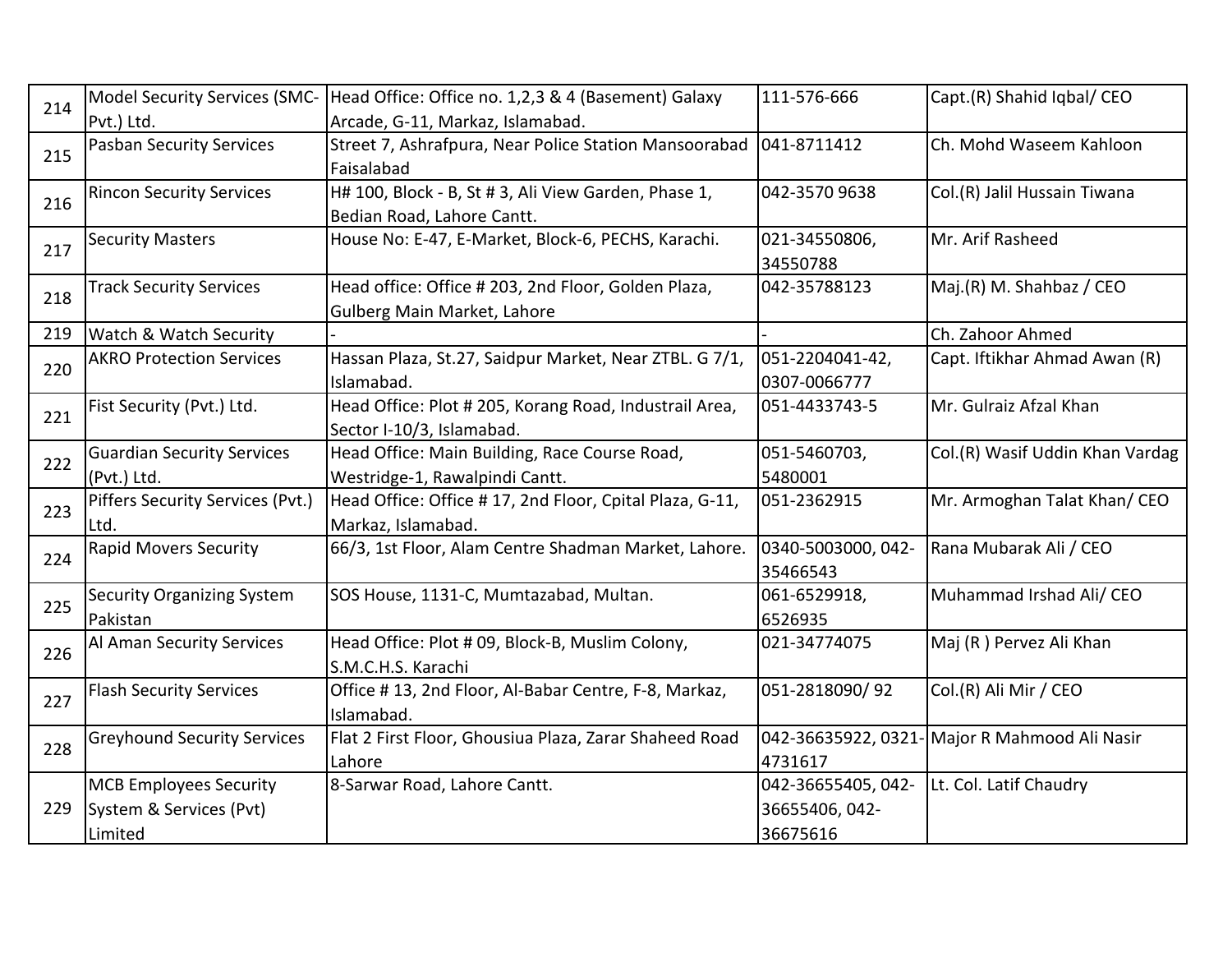|     | <b>Maximal Security</b>             | Flat #11, 1st Floor, Green Complex, Qainchi Amer         | 0300-2552822/ 0301- Ajmal Ali / CEO |                                                 |
|-----|-------------------------------------|----------------------------------------------------------|-------------------------------------|-------------------------------------------------|
| 230 |                                     | Sidhu Ferozpur Road, Lahore                              | 2352822, 042-                       |                                                 |
|     |                                     |                                                          | 35919588                            |                                                 |
|     | <b>Premier Security Services</b>    | Head Office: Flat 5A & 5B,5th Floor Plaza 100, Civic     | +92-51-5733637;                     | Maj.(R) Zulfigar Kiyani                         |
| 231 |                                     | Center, Bahria Town, Islamabad                           | +92-51-5733638;                     |                                                 |
|     |                                     |                                                          | +92-51-5733666                      |                                                 |
| 232 | <b>Rehbar Security</b>              | Head Quarters Pakistan Rangers, Ghazi Road, Cantt        |                                     | Mr. Zafar Iqbal, Mr. M Adnan                    |
|     |                                     | Lahore.                                                  |                                     | Sabir                                           |
| 233 | Security Solution (Pvt.) Ltd.       | Head Office: 116-C, Model Town, Lahore.                  | 042-5833668/9                       | Lt.Col.(R) Perwez Sarwar                        |
| 234 | Al Zarar Integerated Security       | Flat No. 1, 1st Floor 5M Bhabra Market, Gulberg III      | 042-35885030                        | Lt.Col.(R) Nadeem Masood / CEO                  |
|     | System (Pvt.) Ltd.                  | Lahore.                                                  |                                     |                                                 |
| 235 | <b>Firewall Security Services</b>   | Office #1, Mall Regency Plaza, Mall Road, Faisalabad.    | 041-5217528,0321-                   | M. Shahid Gujjar                                |
|     |                                     |                                                          | 7661227                             |                                                 |
| 236 | <b>Gallant Security Services</b>    | 52-CCA, Block - A, Khayaban-e-Amin Housing Society,      |                                     | 0301-4014344, 0323- Mr. Muhammad Azher Fashi    |
|     |                                     | Defence Road, Lahore.                                    | 4562777                             |                                                 |
| 237 | <b>MPS Security Guards Services</b> | Office No. 3, 1st Floor, Abu Talal Plaza, Bostan Road,   | 0343-5550500                        | Maj. (R) Mirza Abudl Razzaq /                   |
|     |                                     | Rawalpindi,                                              |                                     | <b>CEO</b>                                      |
| 238 | <b>PYX Security Services</b>        | 12-A, 1st Floor, Tufail Market, Opp; Cant Courts, Tufail | 042-36685320/01                     | Maj.(R) Abdul Hamid                             |
|     |                                     | Road, Sadar, Lahore Cantt,                               |                                     |                                                 |
| 239 | <b>Real Protect Security</b>        | 92-D, Peoples Colony # 1, Faisalabad.                    | 041-8540919, 041-                   | Mr. Moazzam Mukhtar Awan                        |
|     |                                     |                                                          | 8542919                             |                                                 |
| 240 | SEE Security Services (Pvt) Ltd.    | 1st Floor, 43 - Commercial Area, Cavalry Ground,         | 042 - 3661 0501-2                   | Maj.(R) Ch. Akhlaq Ahmed                        |
|     |                                     | Lahore Cantt.                                            |                                     | Sahota                                          |
| 241 | Al-Hars Security Services (Pvt.)    | 1st Floor, 25-C, Lower Mall, Lahore.                     | 042-37300311,                       | Mr. Muhammad Saqib (CEO)                        |
|     | Ltd.                                |                                                          | 37300311                            |                                                 |
|     | <b>Guards &amp; Guides Security</b> | Main Commercial Plaza No 30, Al-Gurair Giga Down         |                                     | 0300-5118200, 0321-Lt. Col. (R) Shujaat Mehmood |
| 242 | Services                            | Town, Westria Road, DHA Phase - 2, Islamabad.            | 7190349                             | (CEO)                                           |
|     |                                     |                                                          |                                     |                                                 |
| 243 | <b>MSM Security Guards</b>          | House no 36-E, Cricketer Colony, Near Netsol             | 0346-7780660, 042-                  | Brig Imran Munawar (R)                          |
|     |                                     | Technologies Airport Road, Lahore.                       | 37169344                            |                                                 |
| 244 | <b>Probyn Security Advisers</b>     | House No. 18-A, Street No.2, Sector E-11/1, Islamabad.   | 051-8732000, 051-                   | Mr. Sahibzada Isfanyar Ali Khan                 |
|     |                                     |                                                          | 8730820                             |                                                 |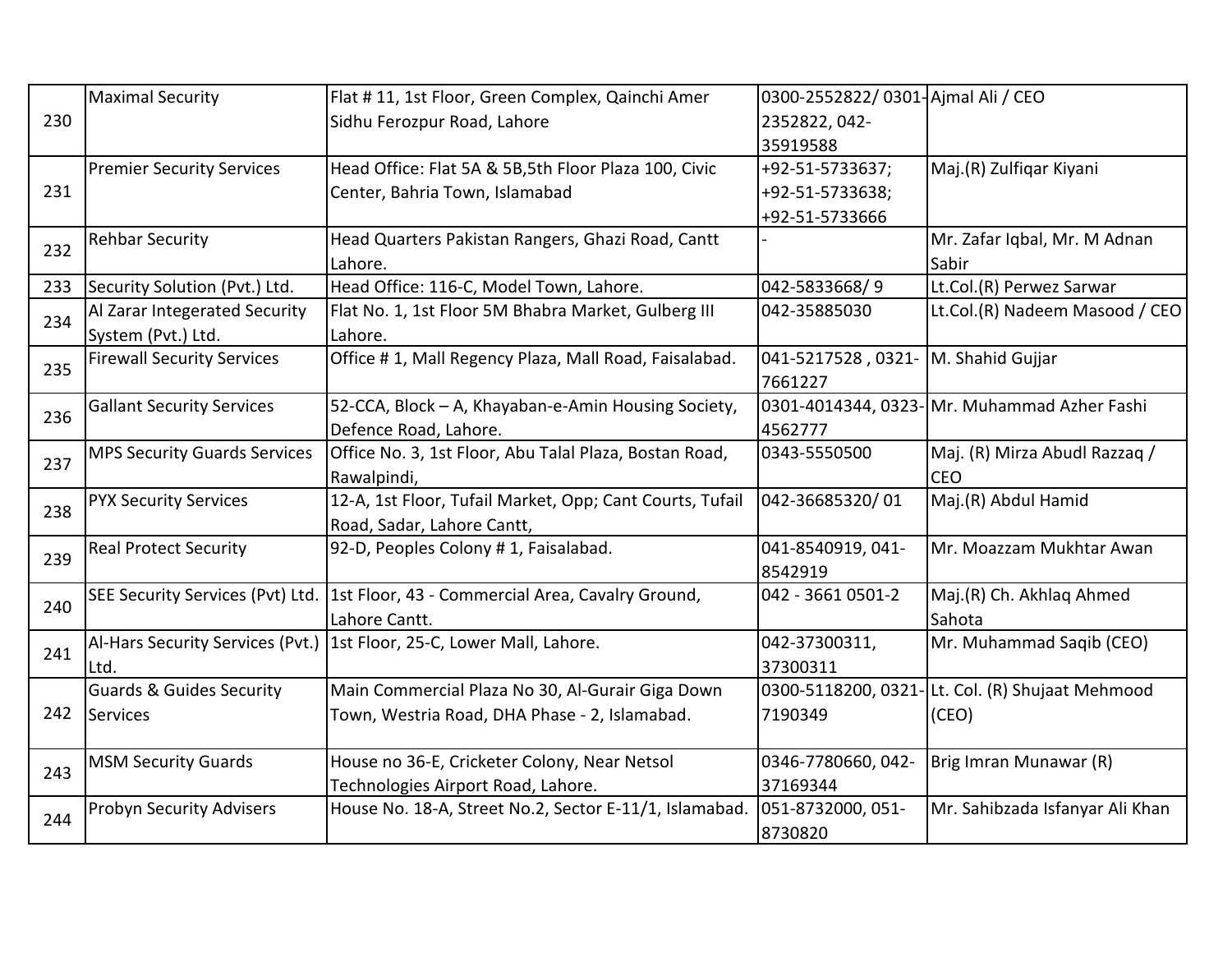| 245 | Sigma Security Services (Pvt.)         | Head office: office # 02, Al-Aziz Plaza, Khana East Road, | 051-2615221                       | Lt. Col.(R) Sheheryar Akbar      |
|-----|----------------------------------------|-----------------------------------------------------------|-----------------------------------|----------------------------------|
|     | Ltd                                    | Khana Dak, Islamabad                                      |                                   |                                  |
| 246 | <b>AL Malik Security Services</b>      | 01, Humaiyoun Road, Multan                                | 061-4546670                       | Mr. Aftab Ali Malik              |
| 247 | Protecta Guard                         | Office #19, 2nd Floor, Capital Plaza, G-11, Marakaz,      | 0333-3023566, 051-                | Muhammad Arif / CEO              |
|     |                                        | Islamabad.                                                | 4433011                           |                                  |
| 248 | <b>Silver Arrows Security Services</b> | Head Office: Suite #4, Office #1, 2nd Floor, Rawal        | 051-2855338/                      | Maj.(R) Shahid Rashid / CEO      |
|     | (Pvt.) Ltd.                            | Arcade, F-8, Markaz, Islambad.                            | 2852122                           |                                  |
| 249 | Al-Umra (Pvt.) Ltd. (Security          | Head Office No. 5, 1st Floor, RMQ Road #9, Chungi,        | 061-6750033                       | Capt.(R) Syed Rizwan Bin Waris / |
|     | Agency)                                | Multan                                                    |                                   | <b>CEO</b>                       |
| 250 | Proection Alpha (Pvt.) Ltd.            | 1st Floor, Raja Zafar Plaza, Old Airport Road, Near       | 051-8468511, 0321-                | Maj.(R) Badar Elahi Khan         |
|     |                                        | Ammar Chowk Rawalpindi.                                   | 5215427                           |                                  |
| 251 | Spy Security Management                | House No. 14, Augaf Colony, West Canal Bank, Lahore.      | 042-35295150                      | Maj.(R) Naved Riaz/ CEO          |
|     | (Pvt.) Ltd.                            |                                                           |                                   |                                  |
| 252 | Agsa Security Guards (Pvt.)            | Head Office: House # CB 179, Lane # 4, Peshawar Road,     | 051-5491150,                      | Brig.(R) Amir Afsar Raja/ CEO    |
|     | Ltd.                                   | Rawalpindi Cantt.                                         | 5491027                           |                                  |
| 253 | <b>Strategic Guards &amp; Security</b> | House No. 140, Bilal Park, New Officers Colony, Saddar,   | 0333-4745412 / 042- Saad Mubashir |                                  |
|     | Solutions (Pvt) Ltd.                   | Lahore Cantt.                                             | 36624325                          |                                  |
| 254 | <b>Arcane Security Services</b>        | 8-K, Commercial Area, Phase 1, DHA, Lahore                | 042-35694573                      | Brig.(R) Naeem Ahmad / CEO       |
| 255 | <b>Stunner Security Services</b>       | 855-C, Central Comm. Area, Block 2 PECHS, Karachi.        | 021-34534503                      | Mr. Mohammad Adil                |
|     | (Pvt.) Ltd.                            |                                                           |                                   |                                  |
| 256 | Askari Guards                          | CB/22, Tipu Road, Rawalpindi.                             | 0321-5291855, 051-                | Brig. (R) Tariq Bashir           |
|     |                                        |                                                           | 5763345                           |                                  |
| 257 | Sublime (Pvt.) Ltd.                    | Civil Lines, Hospital Road, Gujrawala.                    | 055-3257229                       | Maj-.(R) Ghulam Abbas Sindhu/    |
|     |                                        |                                                           |                                   | Director                         |
|     | Argus Invincible                       | 1st Floor, Nazir Ahmed Buildinf, Defense Main             | 0300-7883009, 042-                | Maj.(R) Naseer Ahmed Hashmi /    |
| 258 |                                        | Boulevard (Short of DHA Gate) Lahore Cantt.               | 36650193, 36672940 CEO            |                                  |
|     |                                        |                                                           |                                   |                                  |
| 259 | <b>Sultan Security Services</b>        | Head Office: Basement Starlite Hotel Stadium Chowk,       | 040-4220892                       | Mr. Asad Mehmood Wathra/         |
|     |                                        | Sahiwal.                                                  |                                   | Director                         |
| 260 | <b>Sutlej Security Services</b>        | K-2, Phase 1, Commercial Area DHA, (Defence) Lahore       | 042-35726513/14                   | Lt.Col.(R) Arshad Mehmood Ali    |
|     |                                        | Cantt.                                                    |                                   |                                  |